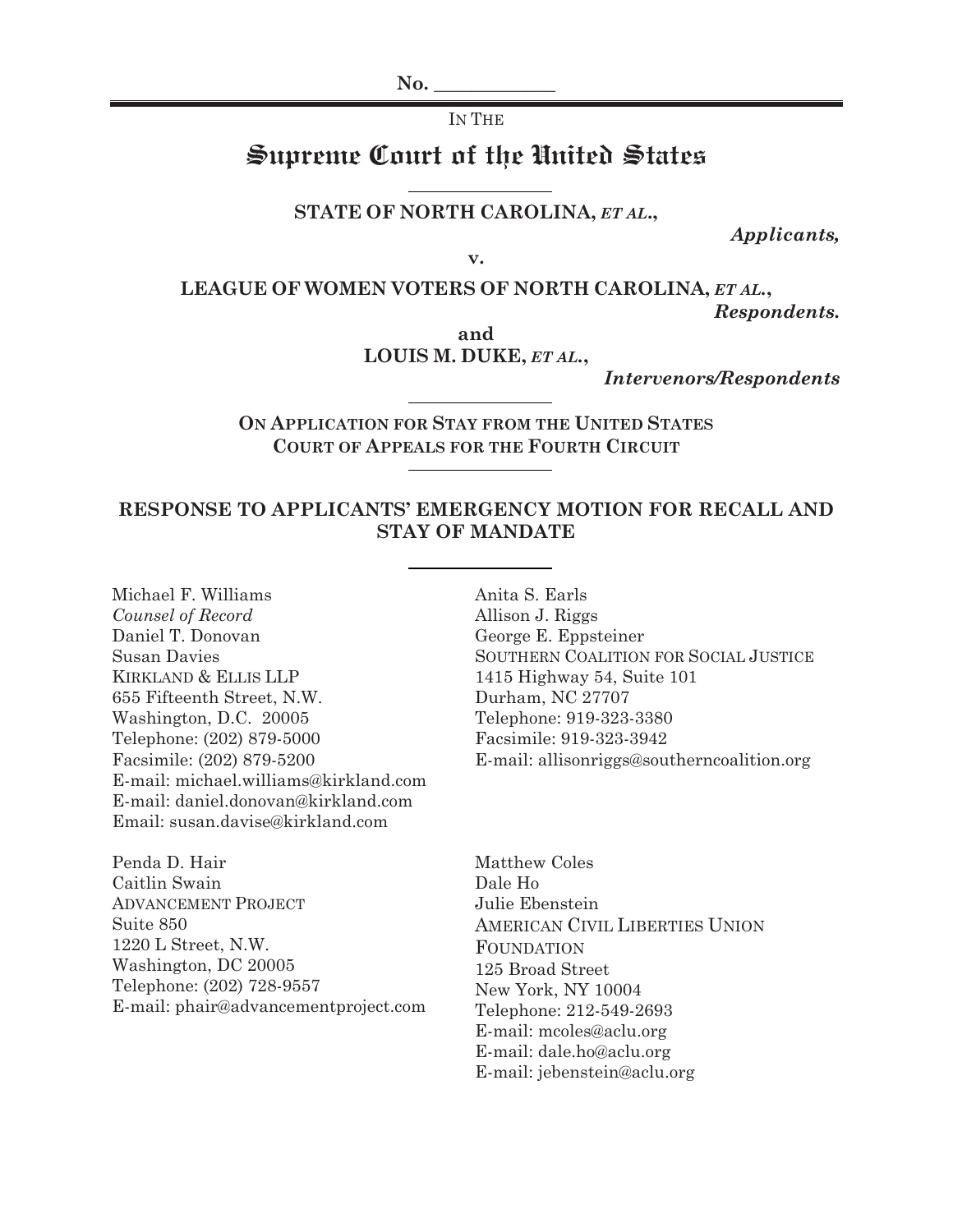Marc E. Elias Elisabeth C. Frost PERKINS COIE LLP 700 Thirteenth Street, N.W., Suite 600 Washington, D.C. 20005-3960 Telephone: (202) 654-6200 Facsimile: (202) 654-6211 E-Mail: MElias@perkinscoie.com E-Mail: EFrost@perkinscoie.com

Counsel for Respondents

October 5, 2014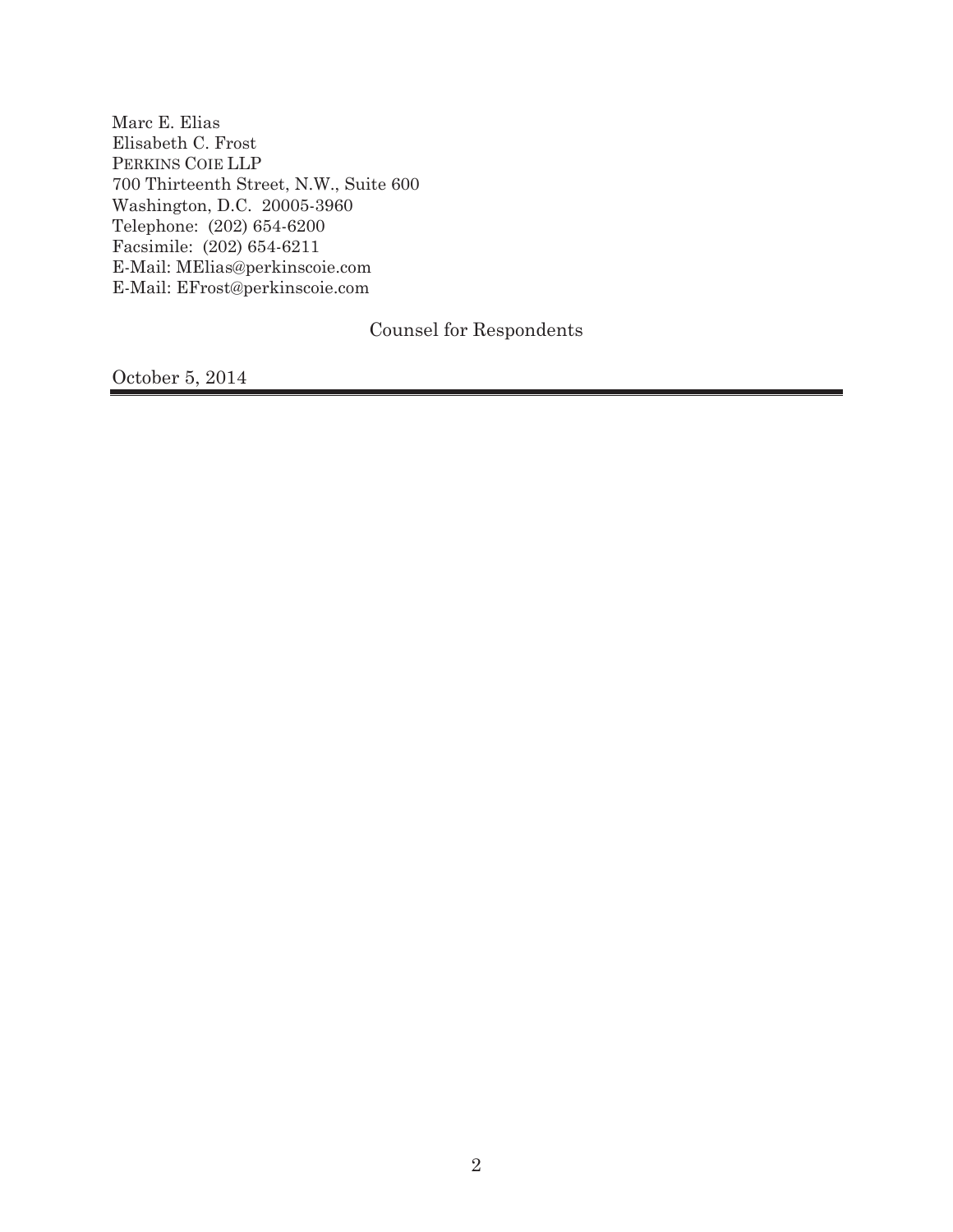# **TABLE OF CONTENTS**

# Page

|      | A.                                                                           |    |                                                                                                                                                                        |  |  |
|------|------------------------------------------------------------------------------|----|------------------------------------------------------------------------------------------------------------------------------------------------------------------------|--|--|
|      | <b>B.</b>                                                                    |    |                                                                                                                                                                        |  |  |
|      | $\mathcal{C}$ .                                                              |    |                                                                                                                                                                        |  |  |
|      | D.                                                                           |    |                                                                                                                                                                        |  |  |
|      |                                                                              |    |                                                                                                                                                                        |  |  |
| II.  |                                                                              |    | APPLICANTS WILL NOT SUFFER IRREPARABLE HARM ABSENT A<br>STAY, AND THE BALANCE OF EQUITIES WEIGHS IN FAVOR OF<br>PRESERVING EXISTING METHODS OF REGISTRATION AND VOTING |  |  |
| III. | THE FOURTH CIRCUIT CORRECTLY HELD THAT PLAINTIFFS ARE                        |    |                                                                                                                                                                        |  |  |
|      |                                                                              |    |                                                                                                                                                                        |  |  |
|      | $\mathsf{A}$ .                                                               |    | The Fourth Circuit Applied Section 2 as Required by this Court's                                                                                                       |  |  |
|      | <b>B.</b><br>The Fourth Circuit Correctly Found that the District Court Made |    |                                                                                                                                                                        |  |  |
|      |                                                                              | 1. | The Fourth Circuit's Section 2 Analysis Did Not Incorporate a                                                                                                          |  |  |
|      |                                                                              | 2. | The Fourth Circuit's Analysis Demonstrated Causation33                                                                                                                 |  |  |
|      |                                                                              | 3. | Applicants' Other Contentions Are Equally Erroneous35                                                                                                                  |  |  |
|      | CONCLUSION.                                                                  |    |                                                                                                                                                                        |  |  |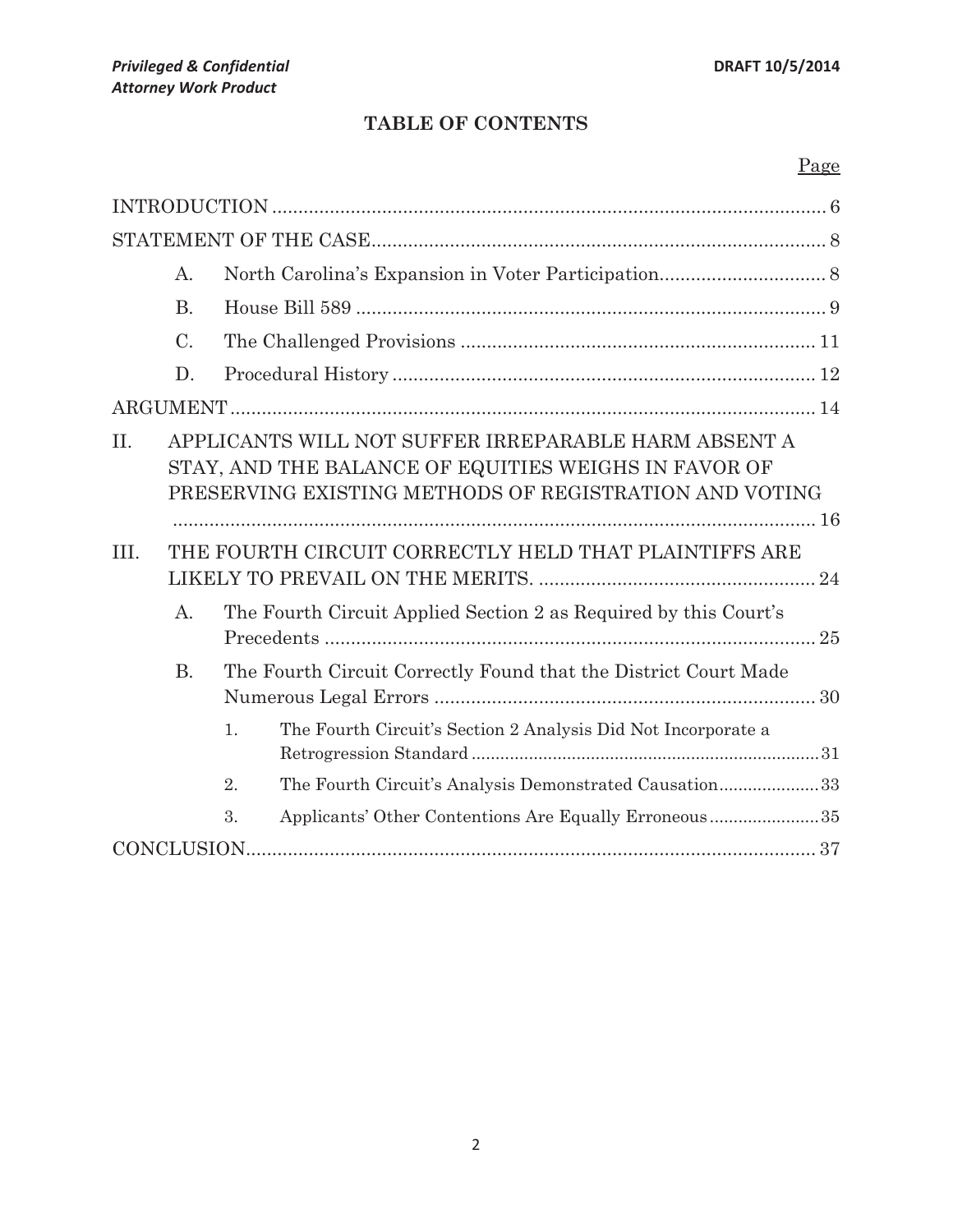# **TABLE OF AUTHORITIES**

### **Cases**

| Barnes v. E-Systems, Inc. Grp. Hosp. Med. & Surgical Ins. Plan,        |
|------------------------------------------------------------------------|
| Certain Named & Unnamed Non-Citizen Children & Their Parents v. Texas, |
| Chisom v. Roemer,                                                      |
| Conkright v. Frommert,                                                 |
| Curry v. Baker,                                                        |
| Fla. State Conf. of NAACP v. Browning,                                 |
| Georgia v. Ashcroft,                                                   |
| Harman v. Forssenius,                                                  |
| Hollingsworth v. Perry,                                                |
| James v. Bartlett,                                                     |
| Lane v. Wilson,                                                        |
| League of United Latin Am. Citizens v. Perry,                          |
| N.C. State Conference of NAACP v. McCrory,                             |
| Nken v. Holder,                                                        |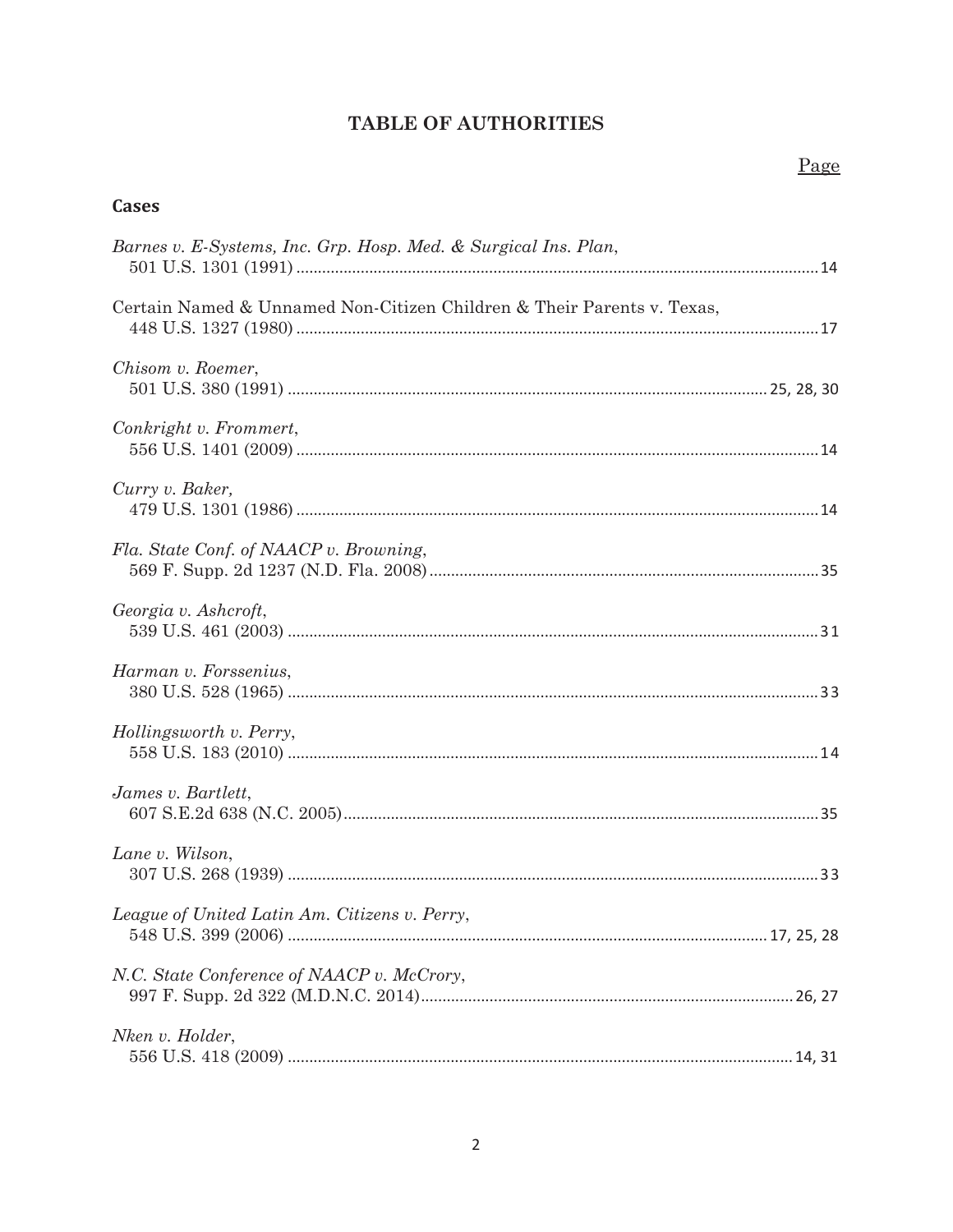| Ohio State Conference of NAACP v. Husted,<br>No. 2:14-cv-404, 2014 WL 4377869, at 4-6 (S.D. Ohio Sept. 4, 2014)  15, 18, 36 |  |
|-----------------------------------------------------------------------------------------------------------------------------|--|
| Purcell v. Gonzalez,                                                                                                        |  |
| Reno v. Bossier Parrish,                                                                                                    |  |
| Rostker v. Goldberg,                                                                                                        |  |
| Shelby County, Alabama v. Holder,                                                                                           |  |
| Tashjian v. Republican Party of Conn.,                                                                                      |  |
| Thornburg v. Gingles,                                                                                                       |  |
| Wise v. Lipscomb,                                                                                                           |  |
| <b>Statutes</b>                                                                                                             |  |
|                                                                                                                             |  |
|                                                                                                                             |  |
|                                                                                                                             |  |
|                                                                                                                             |  |
|                                                                                                                             |  |
|                                                                                                                             |  |
|                                                                                                                             |  |
| <b>Other Authorities</b>                                                                                                    |  |
|                                                                                                                             |  |
|                                                                                                                             |  |
|                                                                                                                             |  |
|                                                                                                                             |  |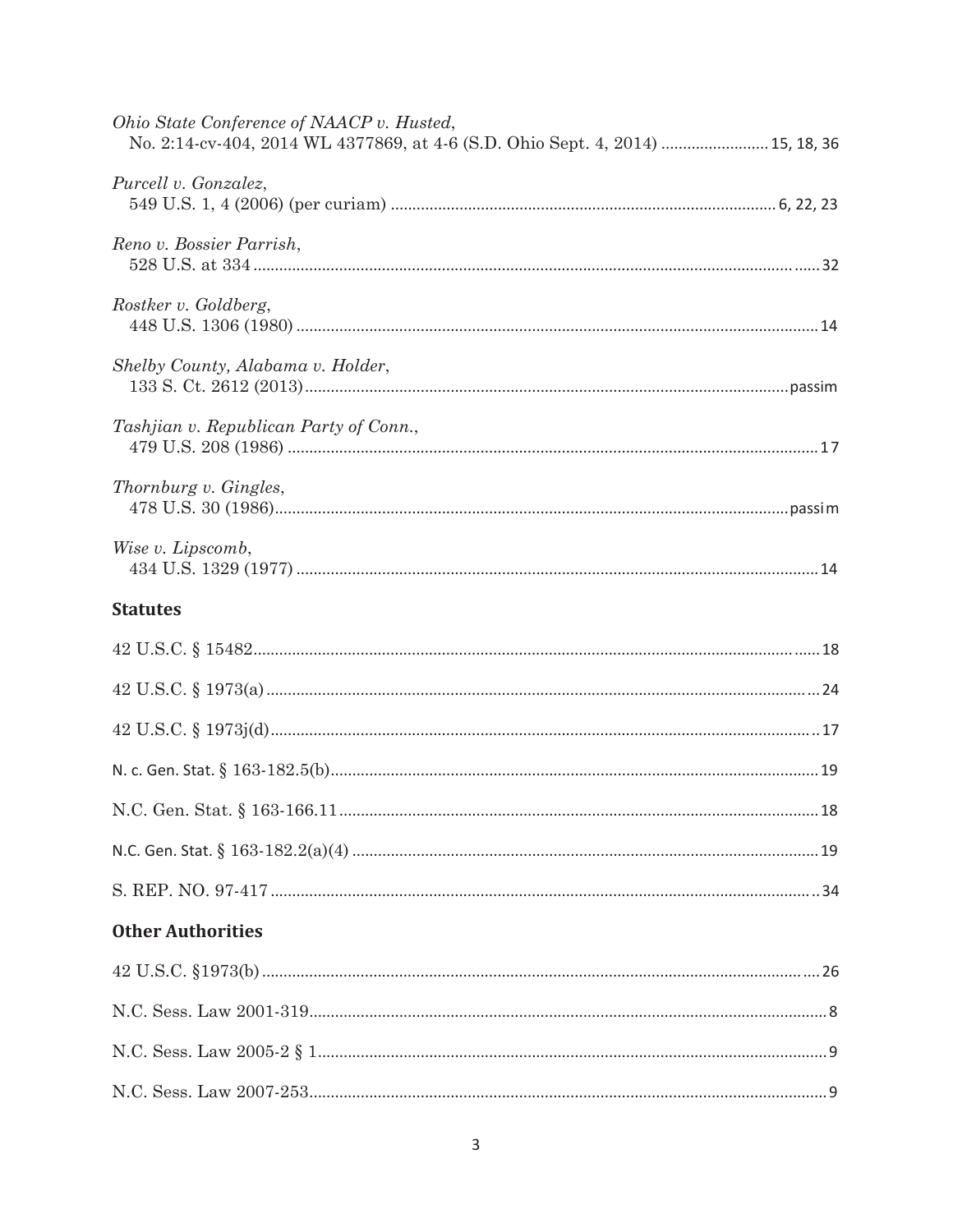#### **INTRODUCTION**

"[N]o one doubts" that "voting discrimination still exists," *Shelby County, Alabama v. Holder*, 133 S. Ct. 2612, 2619 (2013). The very day that this Court issued its decision in *Shelby County*, North Carolina initiated dramatic changes to its election laws across a wide range of areas, including registration, ballot counting procedures, and early voting, as well as rules on poll observers, and voter identification requirements.1 In so doing, the State surgically eliminated the precise forms of registration and voting that had enabled significant expansion of African-Americans civic participation in North Carolina over the previous decade.

In a detailed decision affirming in part and reversing in part the rulings of the district court, the Court of Appeals for the Fourth Circuit held that, although a preliminary injunction was unwarranted with respect to five provisions challenged by Plaintiffs, North Carolina must preserve for the 2014 general election two practices that had been in place for North Carolina's last three general elections. Since 2006, lawfully-registered North Carolina voters who voted at an incorrect precinct within their same county of residence have had their vote counted under a provision of state law requiring the partial counting of lawful ballots regardless of precinct through out-of-precinct voting ("OOP voting"). Since 2008, North Carolina voters have been able to register and vote simultaneously during the State's early voting period using same-day registration ("SDR"). The Fourth Circuit, like the district court, found "unrebutted" evidence indicating that African-American voters use both of these practices at higher rates than white voters, and would be "more

<sup>&</sup>lt;sup>1</sup> The state law is included in the Appendix.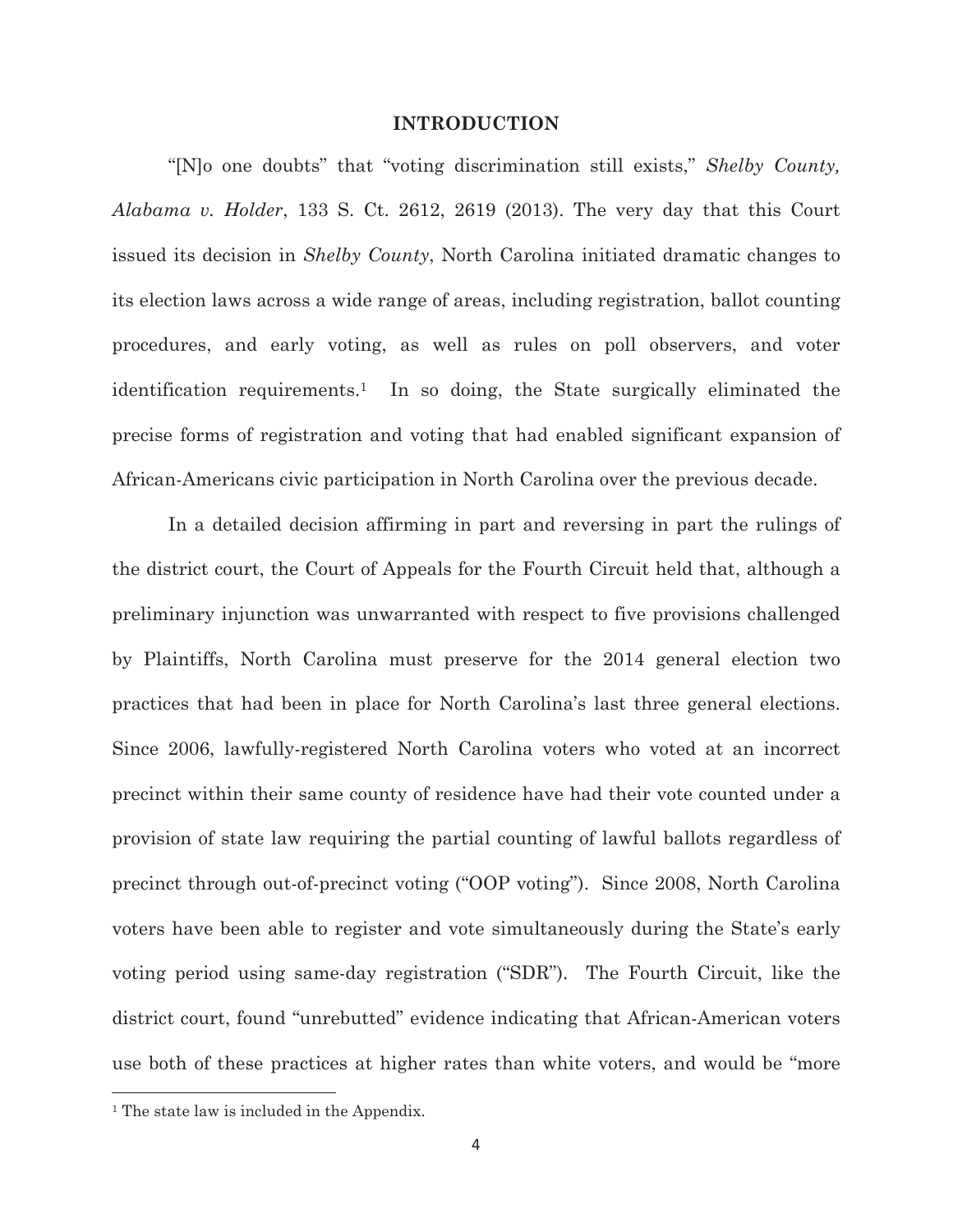heavily" burdened by their elimination. Opinon ("Op.") at 46, LWV v. State of N.C., No. 14-1845 (4th Cir. Oct. 1, 2014), ECF No. 80). After carefully weighing the evidence and considering the State's justifications for eliminating these practices, the Fourth Circuit determined that the irreparable harm suffered by voters whose rights would be abridged by the elimination of these practices during the 2014 general election far outweighs any administrative burdens on the State from simply preserving the rules allowing SDR and OOP voting.

This Court should not stay the limited prohibitory injunction entered by the Fourth Circuit. Far from the "massive and unprecedented last-minute change" alleged by North Carolina in its application, *see* Emergency Application ("Appl.") at 2, the Fourth Circuit's order merely maintains two narrow, well-established election practices at times and locations in which polling places will already be open, pending full and final resolution of these cases. Preserving these existing fail-safe provisions, on which tens of thousands of voters have relied for years to ensure their vote will count, will not cause confusion or risk "the possibility that qualified voters might be turned away from the polls". *Purcell v. Gonzalez*, 549 U.S. 1, 4 (2006) (per curiam). Indeed, voters who need not rely on SDR and OOP voting will be entirely unaffected by the injunction, which will merely "act[] as a safety net for voters confused about the effect of House Bill 589 on their right to vote while this litigation proceeds." Op. at 55, fn. 8. It also bears emphasis that in the four days since the Fourth Circuit's decision, North Carolina county election directors have en masse reported that they can implement these two practices without harm to voters. The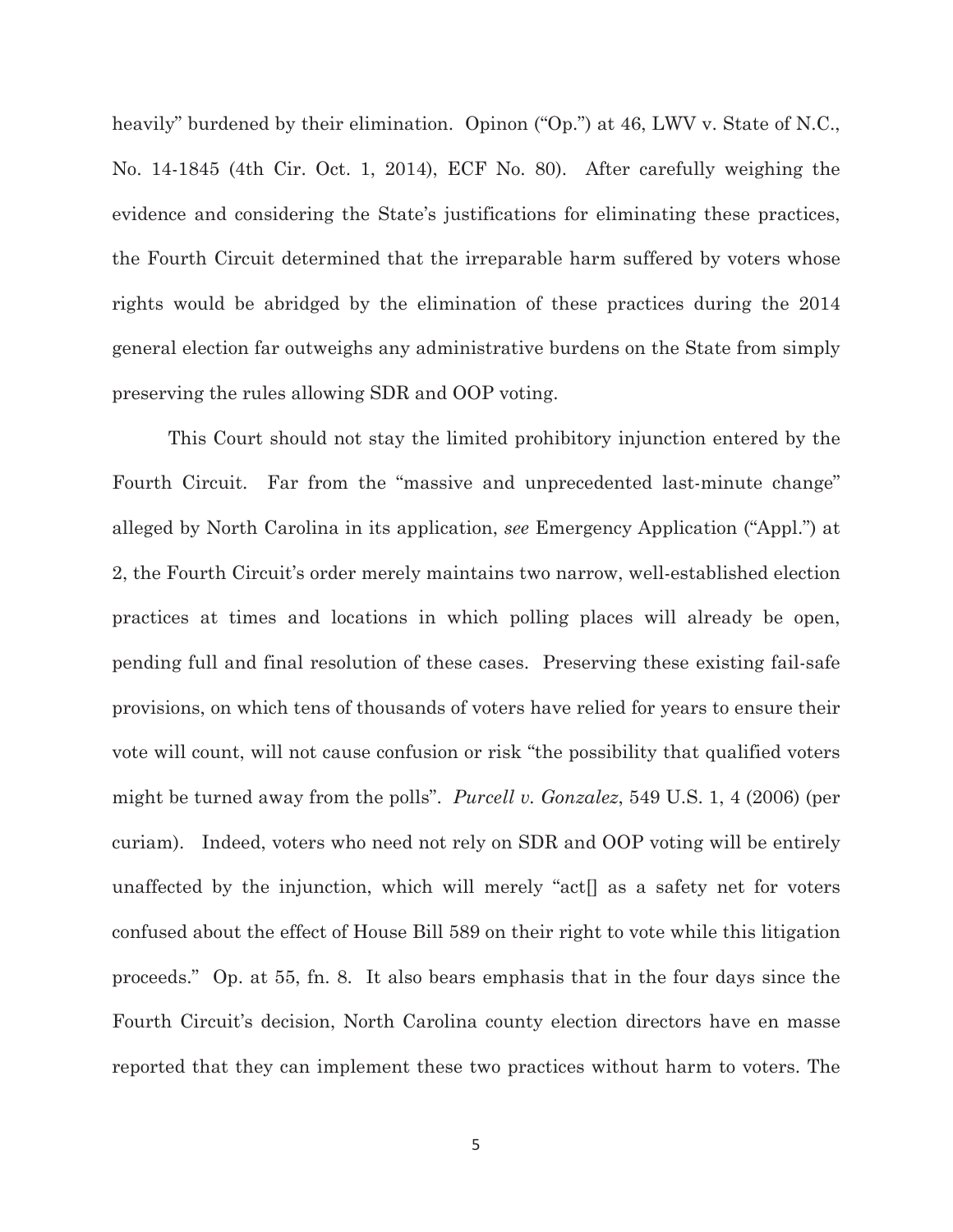Director of Scotland County's elections said, for example, that the injunction will cause "no problems," because "it just takes us back to the procedures we used in 2013." The Director of the largest county – Mecklenburg – stated that there is time to re-institute these practices. North Carolina could not present to the Fourth Circuit, and it has not presented to this Court, any valid justification for eliminating these safeguards during the 2014 general election.

 "[A]ny racial discrimination in voting is too much." *Shelby County*, 133 S. Ct. at 2631. The injunction entered by the Fourth Circuit – while narrowly tailored to maintain two pre-existing election practices – is faithful to that admonition. The Fourth Circuit properly rejected an effort by Defendants to "sacrific[e] voter enfranchisement at the altar of bureaucratic (in)efficiency and (under-)resourcing." Op. at 45. Defendants have not met the exceedingly high standard in this Court for securing a stay of the Fourth Circuit's order, and the Court therefore should deny Defendants' application.

#### **STATEMENT OF THE CASE**

#### **A. North Carolina's Expansion in Voter Participation**

 In 1992, North Carolina ranked 46th in the country in voter participation, a number that had crawled to 37th by the 2000 election. *See* JA1196. The State undertook several measures to address the lack of voter participation. First, in 2001, the North Carolina General Assembly passed legislation allowing for 17 days of no-excuse early voting, which was meant to facilitate access to the electoral process for more voters. N.C. Sess. Law 2001-319. The following year, the General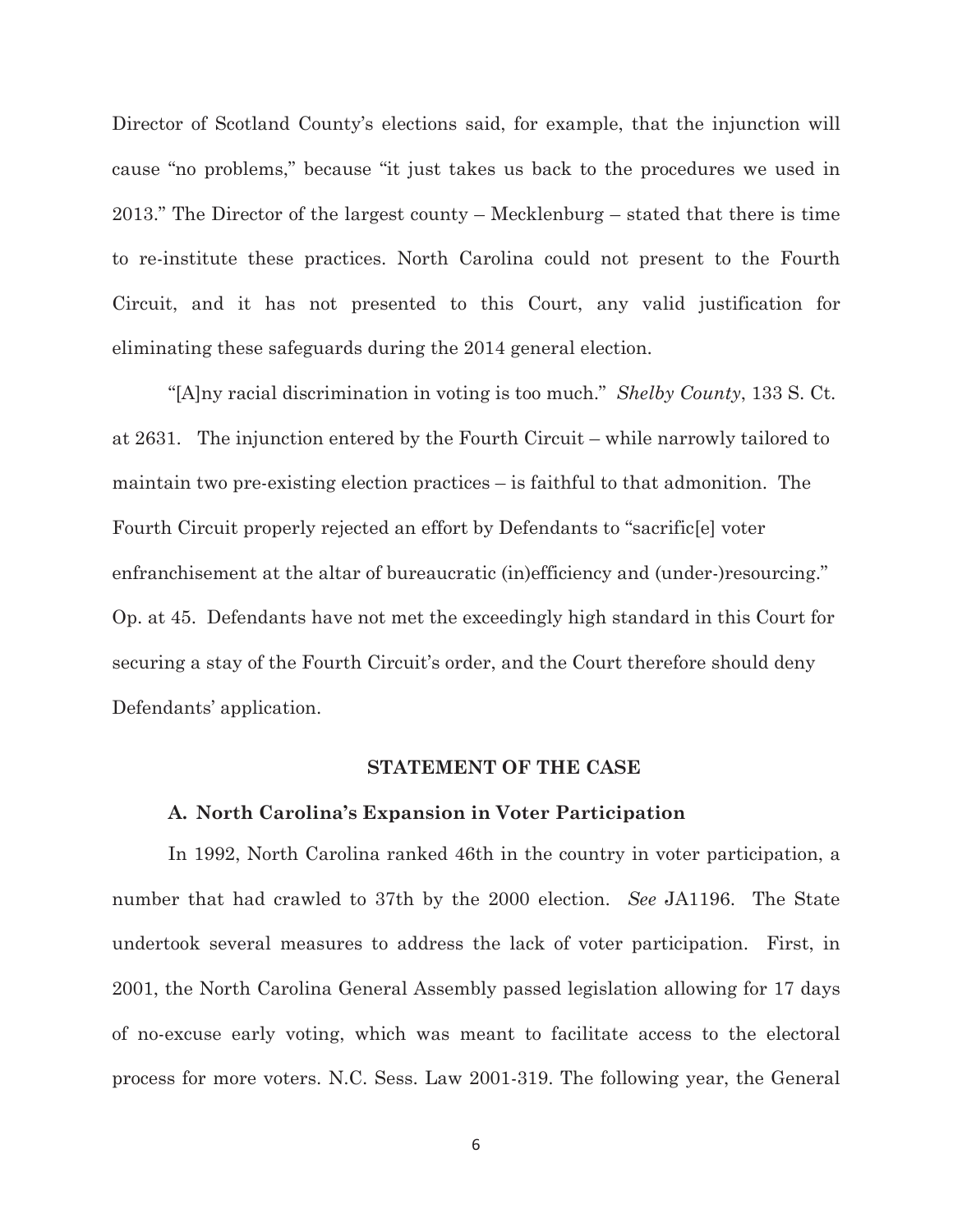Assembly authorized the counting of so-called "out-of-precinct ballots"—provisional ballots cast by lawfully registered voters outside of their assigned precincts—for all races in which the voters were entitled to vote. That practice, the General Assembly later recognized, was particularly important for African-American voters, a "disproportionately high percentage" of whom had cast out-of-precinct ballots in then-recent elections. N.C. Sess. Law 2005-2 § 1. And in 2007, the General Assembly enacted legislation allowing for same-day registration, whereby an individual could both register to vote and cast an in-person ballot at the same time during early voting, subject to certain heightened security requirements. N.C. Sess. Law 2007-253.

 These efforts to expand voting opportunities in North Carolina were particularly critical to increasing the historically depressed registration and turnout of African-American voters in the state. Voter participation among African Americans in North Carolina skyrocketed from 41.9% in 2000 to 68.5% in 2012, *see* JA1197, with African Americans relying disproportionately on no-excuse early voting, *see* JA0842, same-day registration, *see* JA0243, and out-of-precinct provisional ballots, *see* JA0733. By 2012, North Carolina had jumped to 11th overall in voter participation, a remarkable increase in such a short period of time. *See* JA1196.

#### **B. House Bill 589**

 Despite the success of these measures in increasing voter participation, the State abruptly tried to eliminate these election practices in the 2014 elections. Hours before the end of the 2013 legislative session, the General Assembly engaged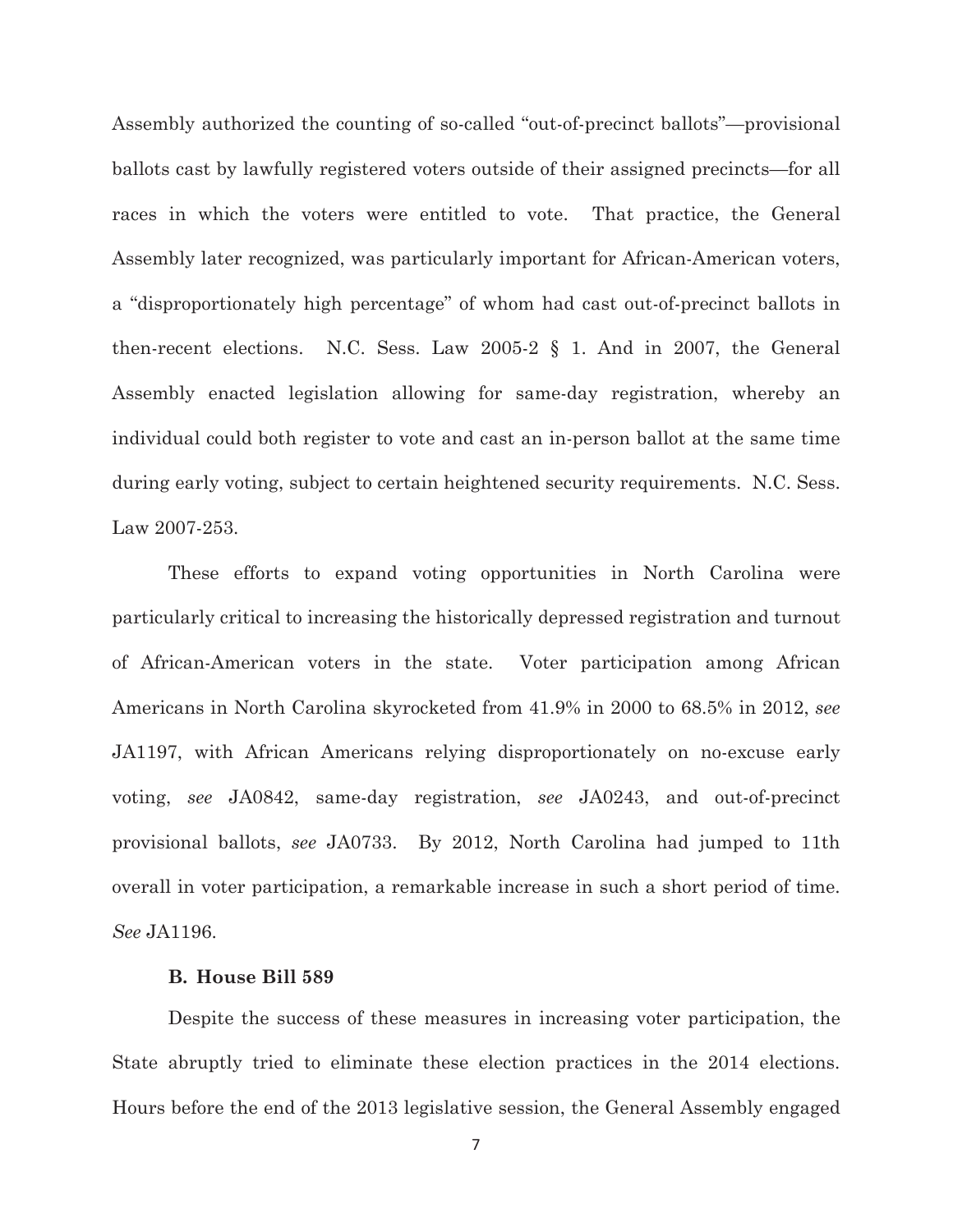in a massive re-write of North Carolina's election laws, enacting a 57-page statute that affected almost every aspect of state registration and election procedures.

HB 589 was originally introduced in early April 2013, and initially proposed to institute a voter ID requirement, with no other significant changes to North Carolina's elections laws. *See* JA1214. After four weeks of consideration including testimony and public hearings before the House Elections Committee and the opportunity for debate and amendment in three committees—the House passed HB 589 on April 24, 2013. *Id*. Although HB 589 was received in the Senate the next day and promptly referred to the Rules and Operations Committee ("Rules Committee"), the measure sat dormant for two months with no meaningful legislative action. *Id*.

 Then, on June 25, this Court decided *Shelby County*, which invalidated the formula for determining which jurisdictions were subject to the preclearance requirement of the Voting Rights Act of 1965 ("VRA"). The implications of this change were not lost on the members of the General Assembly: the same day that *Shelby County* was issued, Senator Tom Apodaca, the Chairman of the Rules Committee, told the press, "Now we can go with the full bill." *See* JA182-JA0183; JA0357; JA0166. Only a select few members of the General Assembly, however, were privy to that "full bill," until a mere two days before the end of the legislative session, when the "full bill" version was finally publicly introduced.

 That bill converted a 16-page bill devoted exclusively to a voter-ID requirement, into a 57-page bill imposing numerous new restrictions on ballot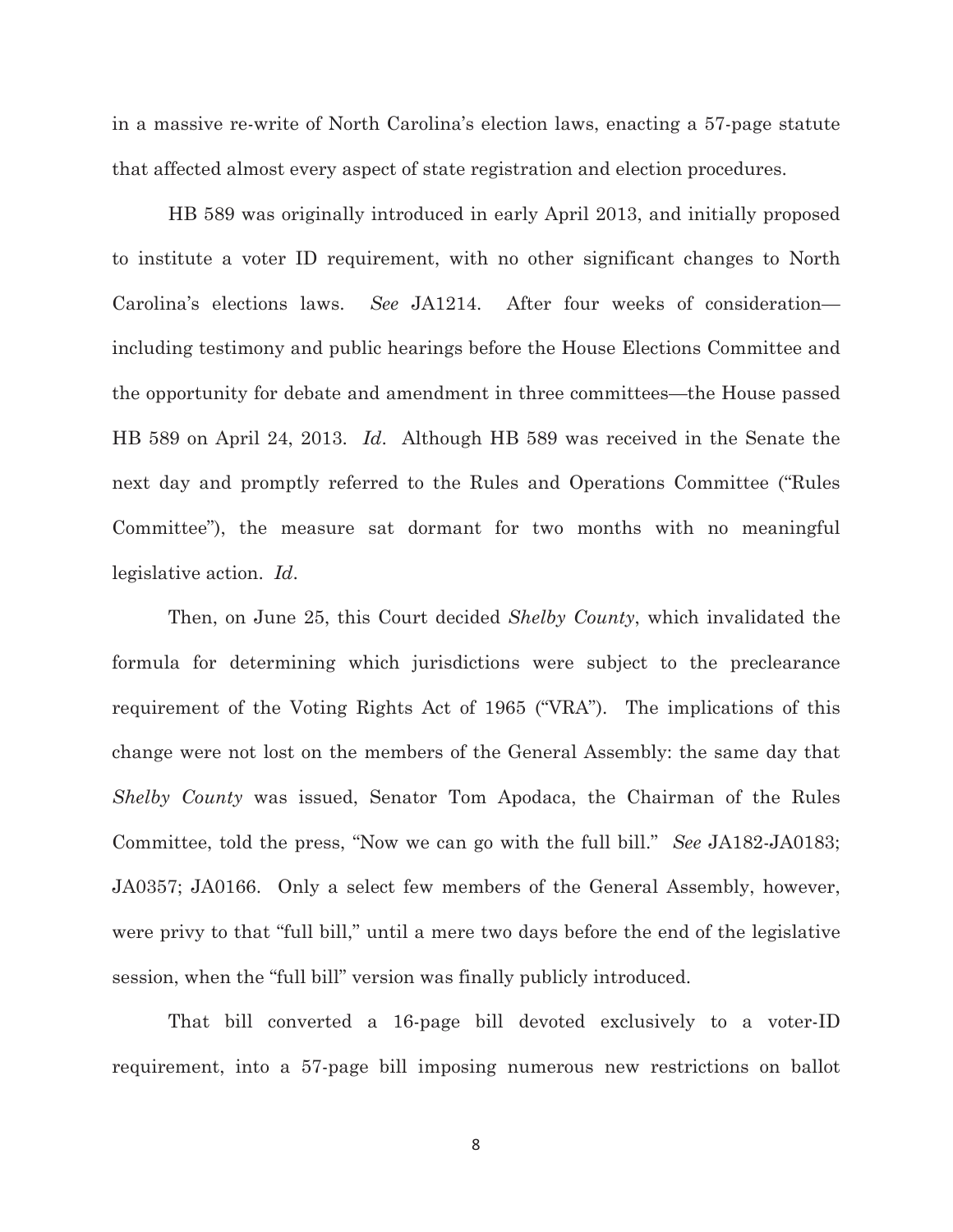access, including more onerous voter-ID provisions, the elimination of same-day registration, and the elimination out-of-precinct voting. *See* JA0165-JA0166; JA0183-JA0184.

 Notwithstanding the dramatic expansion in the scope of HB 589, the full bill passed both chambers only two days later, on the last day of the session, despite intense opposition by many who were gravely concerned about the impact it would have on African-American voters.JA0166-JA0167. For a change of this magnitude, the legislative proceedings were highly unusual, rushed, and conducted without input from subject-matter experts or any representatives from the State Board of Elections ("SBOE") or any county boards of elections about the potential impact of HB 589's new voting restrictions. *See* JA0179, JA0186-JA0187; JA0278-JA0279; JA0239. Indeed, even a supporter of the bill acknowledged the flawed nature of the legislative process. *See* JA1887-JA1888 ("I do not agree with every single provision of the election law bill. It was received by the House only at 6:11 p.m. on the last night of the session for concurrence only. I readily admit that is not good practice. That is something we can be justly criticized for doing.")

#### **C. The Challenged Provisions**

 Plaintiffs challenged many aspects of HB 589, but only the following two provisions are directly at issue as a result of the Fourth Circuit's decision:

*Elimination of SDR.* Through SDR, qualified voters could register and vote all in one visit to a "one-stop" early-voting polling place. HB 589 eliminated SDR altogether. *See* JA2268-JA2270. Now, voters appearing at early-voting sites can only update an existing registration with intra-county address or name changes.

*Elimination of Out-of-Precinct Voting.* Before HB 589, a voter who attempted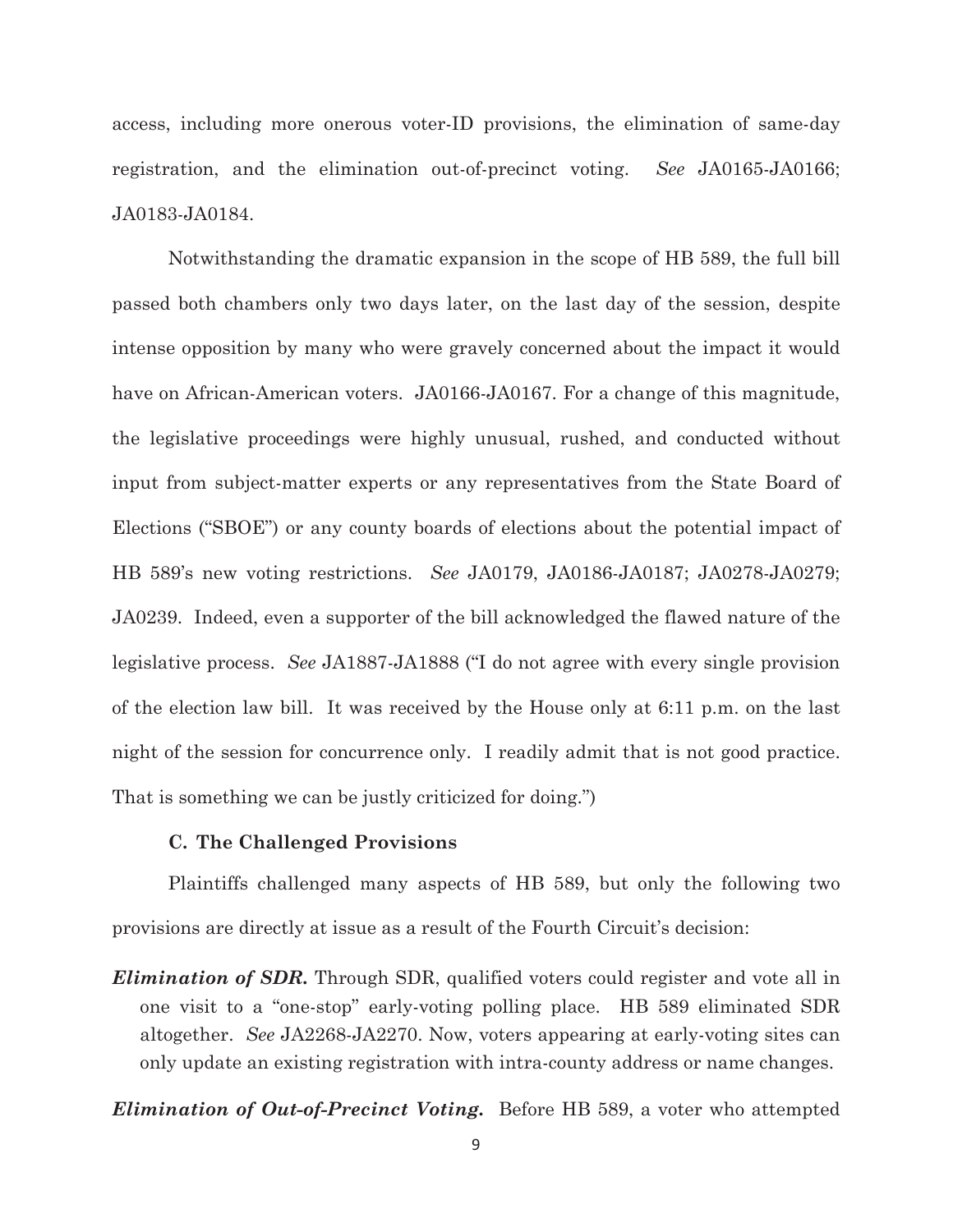to vote in a precinct other than the one to which he was assigned (but that was located in his county of residence) was allowed to cast a provisional ballot, which was counted for all of the elections that would have appeared on the voter's ballot if he had gone to his assigned precinct—*e.g.*, statewide, county-wide, and presidential elections. Under HB 589, votes cast outside the voter's assigned precinct will simply not be counted. *See* JA2286-JA2287.

Thousands of voters will likely be affected by these provisions, as demonstrated in the chart below:

|                | <b>Same-Day Registration</b>  | <b>Out-of-Precinct Voting</b>     |
|----------------|-------------------------------|-----------------------------------|
| 2006           | N/A                           | $3,115$ cast, 96.8% counted in    |
| <b>Midterm</b> |                               | whole or in part                  |
| Election       |                               |                                   |
| 2008           | 104,387 new voters registered | $6,032$ cast, $91.7\%$ counted in |
| Presidential   | and voted on same day         | whole or in part                  |
| Election       |                               |                                   |
| 2010           | 21,250 new voters registered  | $6,052$ cast, $95.1\%$ counted in |
| <b>Midterm</b> | and voted on same day         | whole or in part                  |
| Election       |                               |                                   |
| 2012           | 94,656 new voters registered  | $7,486$ cast, $89.6\%$ counted in |
| Presidential   | and voted on same day         | whole or in part                  |
| Election       |                               |                                   |

It is undisputed that in each of these elections, African Americans relied on these means of participation at far higher rates than white voters. *See* JA0789-JA0091; JA0800.

### **D. Procedural History**

On August 12, 2013, the same day HB 589 was signed by the Governor of the State of North Carolina, the NAACP Plaintiffs and the League Plaintiffs filed their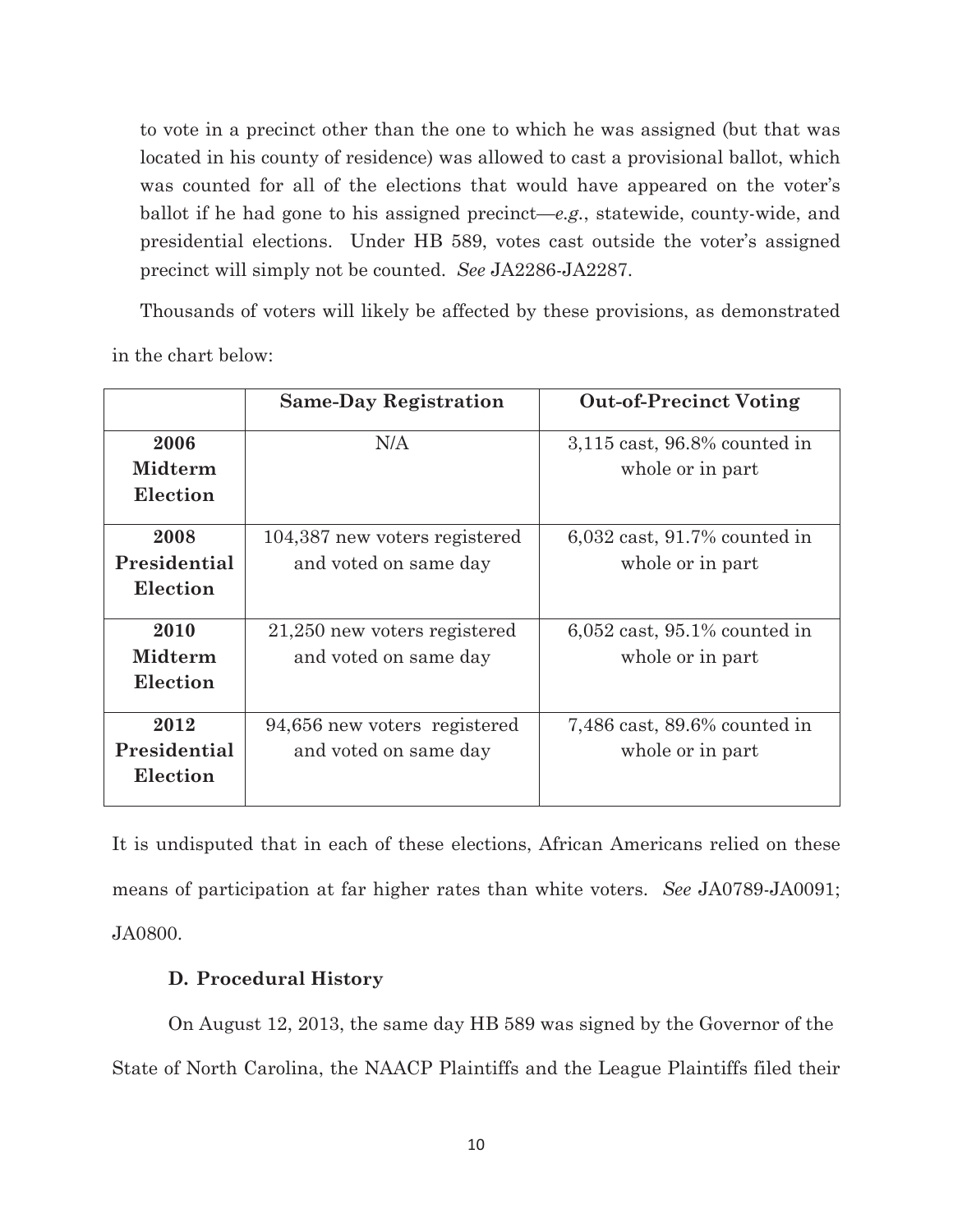Complaints2 in the United States District Court for the Middle District of North Carolina challenging HB 589 on Fourteenth Amendment and Fifteenth Amendment grounds, in addition to alleging violations of the Voting Rights Act of 1965. In December 2013, the Court set a schedule for preliminary injunction briefing, advising the parties that any motions for preliminary injunction would be heard by the Court in July of 2014. The Duke Intervenors were granted permission to intervene in the action on January 27, 2014.

After extensive but necessarily curtailed discovery, the League Plaintiffs, NAACP Plaintiffs, and Duke Intervenors filed a joint motion for preliminary injunction in May of 2014. The district court heard testimony and argument on Plaintiffs' Motion for Preliminary Injunction from July 7-10, 2014. On August 8, 2014, the district court issued an opinion denying that Motion. The League Plaintiffs, NAACP Plaintiffs, and Duke Intervenors timely appealed and moved to expedite the appeal. An expedited briefing schedule was ordered, and the Fourth Circuit heard oral argument on September 25, 2014.

On October 1, 2014, the Fourth Circuit entered its Order, finding that the district court engaged in "numerous grave errors of law that constitute an abuse of discretion." Op. at 36. Specifically, the Fourth Circuit identified eight separate errors of law in the district court's Voting Rights Act analysis that required reversal and entry of a preliminary injunction preserving same-day registration and out-ofprecinct voting. Op. at 36-45. But based on its careful balancing of the

<sup>2</sup> The district court granted the Duke Intervenors' Motion to Intervene on January 27, 2014.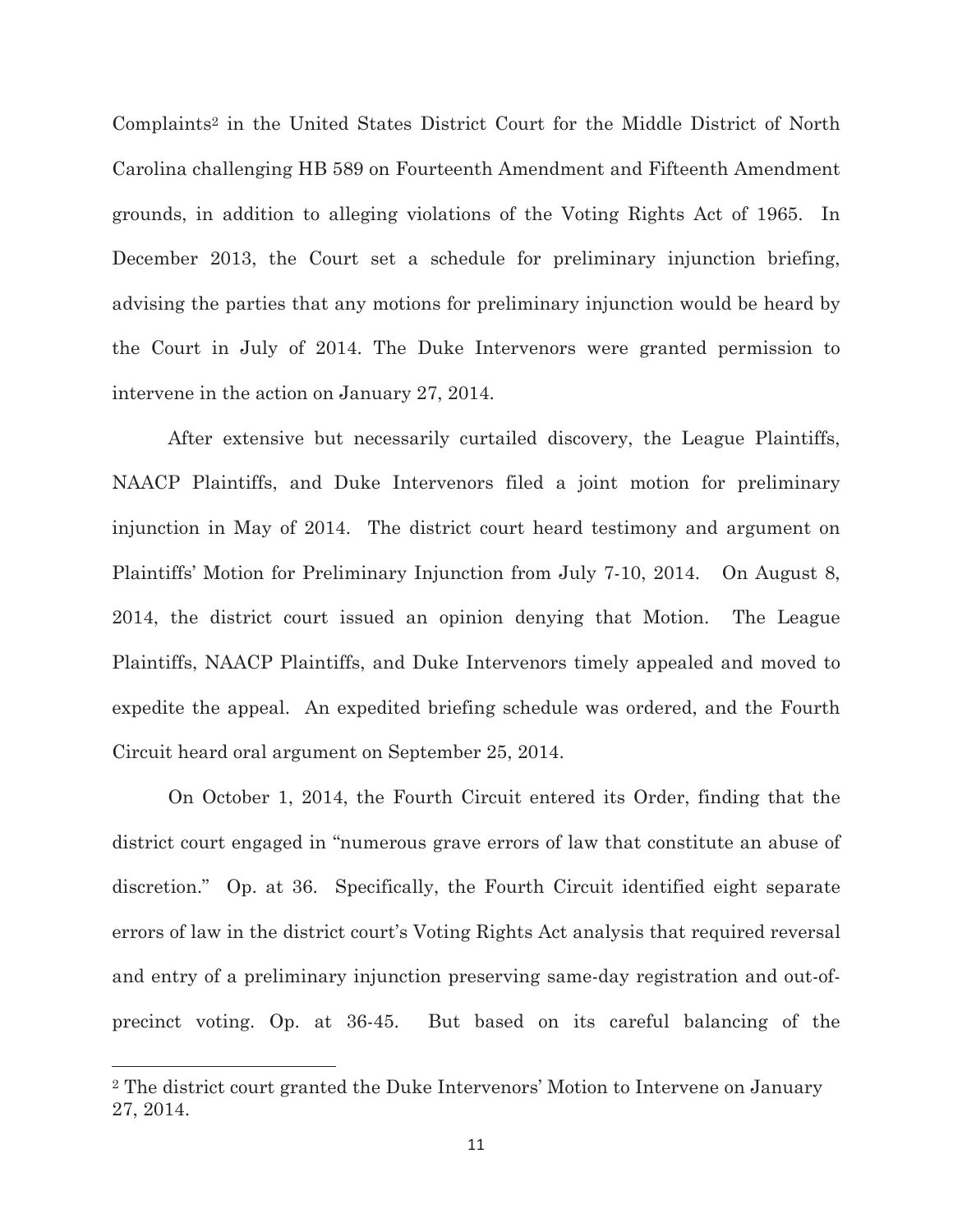equities, including the proximity of the upcoming election, the Fourth Circuit's Order affirmed the district court's denial of Plaintiffs' request for a preliminary injunction as to five other challenged provisions. Op. at 24-28. Although Judge Motz dissented as to whether an injunction is appropriate at this time, *see* Op. at 65, she agreed that the district court's legal analysis was improper. *See* Op. at 65 ("I share some of my colleagues' concerns about the district court's legal analysis…"); *see also* Op. at 63 ("I am troubled by the court's failure to consider the cumulative impact of the changes in North Carolina voting law."). The district court subsequently entered the injunction on October 3, 2014. Order, NAACP v. McCrory, No. 1:13-cv-00658 (M.D.N.C. Oct. 3, 2014), ECF No. 202.

#### **ARGUMENT**

Defendants cannot demonstrate that they are entitled to a stay from this Court pending the filing and disposition of a petition for a writ of certiorari. The practical effect of the requested stay would be to permit the State to eliminate longstanding voter safeguards in the November 2014 election, rendering the Fourth Circuit's Order meaningless. Once the election occurs, after all, and thousands of North Carolina voters are denied the right to vote, the right cannot ever be recovered. Against this backdrop, the offered justifications for a stay – including administrative burdens that are, as the Fourth Circuit determined, minimal – do not remotely satisfy this Court's exacting standards for securing a stay.

To obtain the extraordinary remedy of a stay, Defendants bear the burden of establishing three threshold elements: "(1) a reasonable probability that four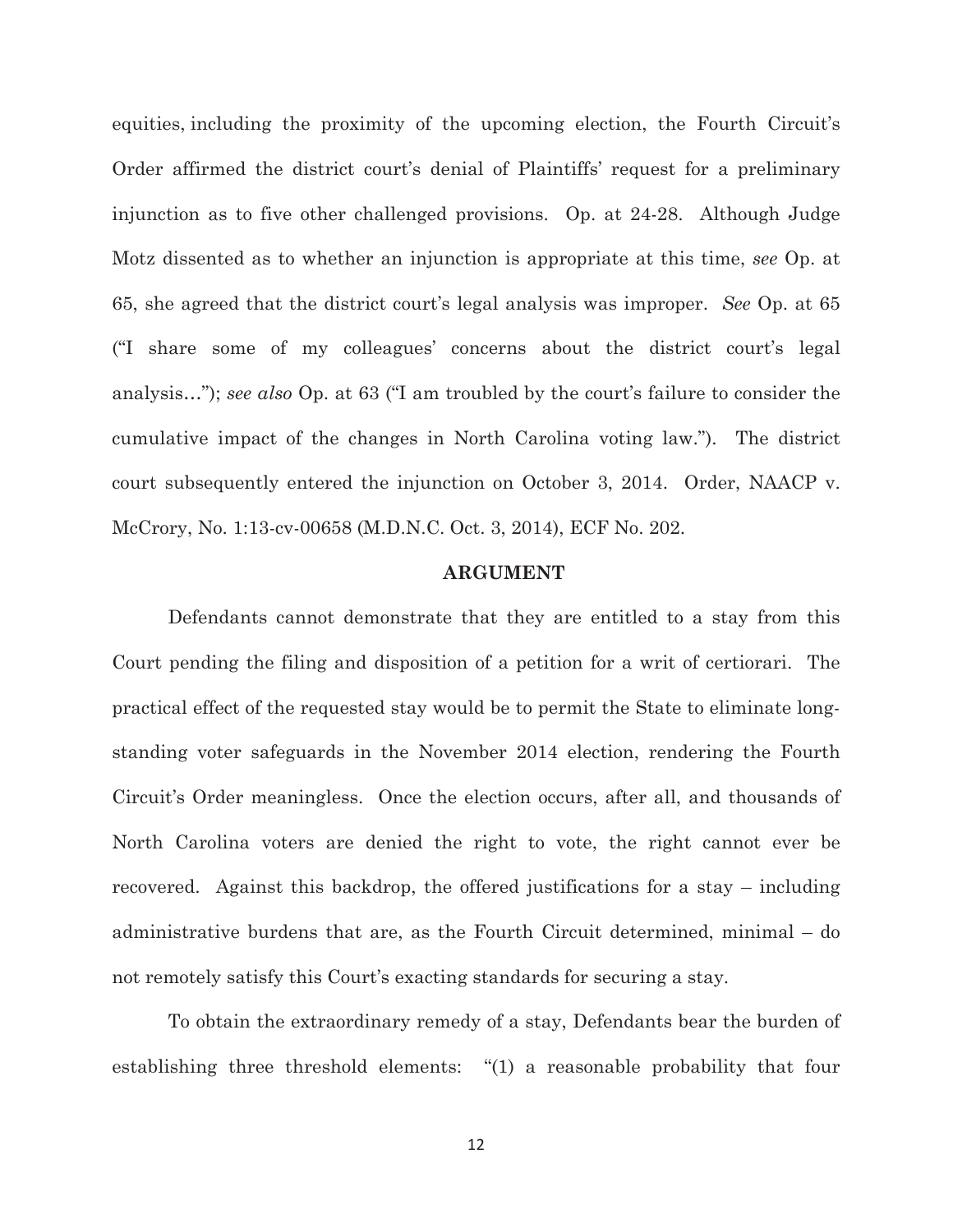Justices will consider the issue sufficiently meritorious to grant certiorari; (2) a fair prospect that a majority of the Court will vote to reverse the judgment below; and (3) a likelihood that irreparable harm will result from the denial of a stay." *Hollingsworth v. Perry*, 558 U.S. 183, 190 (2010) (per curiam). In applying this standard, the "judgment of the court below is presumed to be valid," *Wise v. Lipscomb*, 434 U.S. 1329, 1333 (1977) (Powell, J., in chambers), and this Court defers to the judgment of the court of appeals "absent unusual circumstances," *id.* Irreparable harm to the applicant alone is not enough to establish entitlement to a stay. *Curry v. Baker,* 479 U.S. 1301, 1302 (1986) (Powell, J., in chambers) (denying stay where candidate might experience irreparable harm, but case does not meet standards for granting certioriari).

Further, "[t]he conditions that are *necessary* for issuance of a stay are not necessarily *sufficient*." *Barnes v. E-Systems, Inc. Grp. Hosp. Med. & Surgical Ins. Plan*, 501 U.S. 1301, 1304 (1991) (Scalia, J., in chambers). "It is ultimately necessary, in other words, 'to "balance the equities"—to explore the relative harms to applicant and respondent, as well as the interests of the public at large.'" *Id.* at 1305 (quoting *Rostker v. Goldberg*, 448 U.S. 1306, 1308 (1980) (Brennan, J., in chambers) (citations omitted)). "Denial of . . . in-chambers stay applications," pending the filing of a petition for certiorari, "is the norm; relief is granted only in 'extraordinary cases.'" *Conkright v. Frommert*, 556 U.S. 1401 (2009) (Ginsburg, J., in chambers) (quoting *Rostker*, 448 U.S. at 1308). "The party requesting a stay bears the burden of showing that the circumstances justify" such extraordinary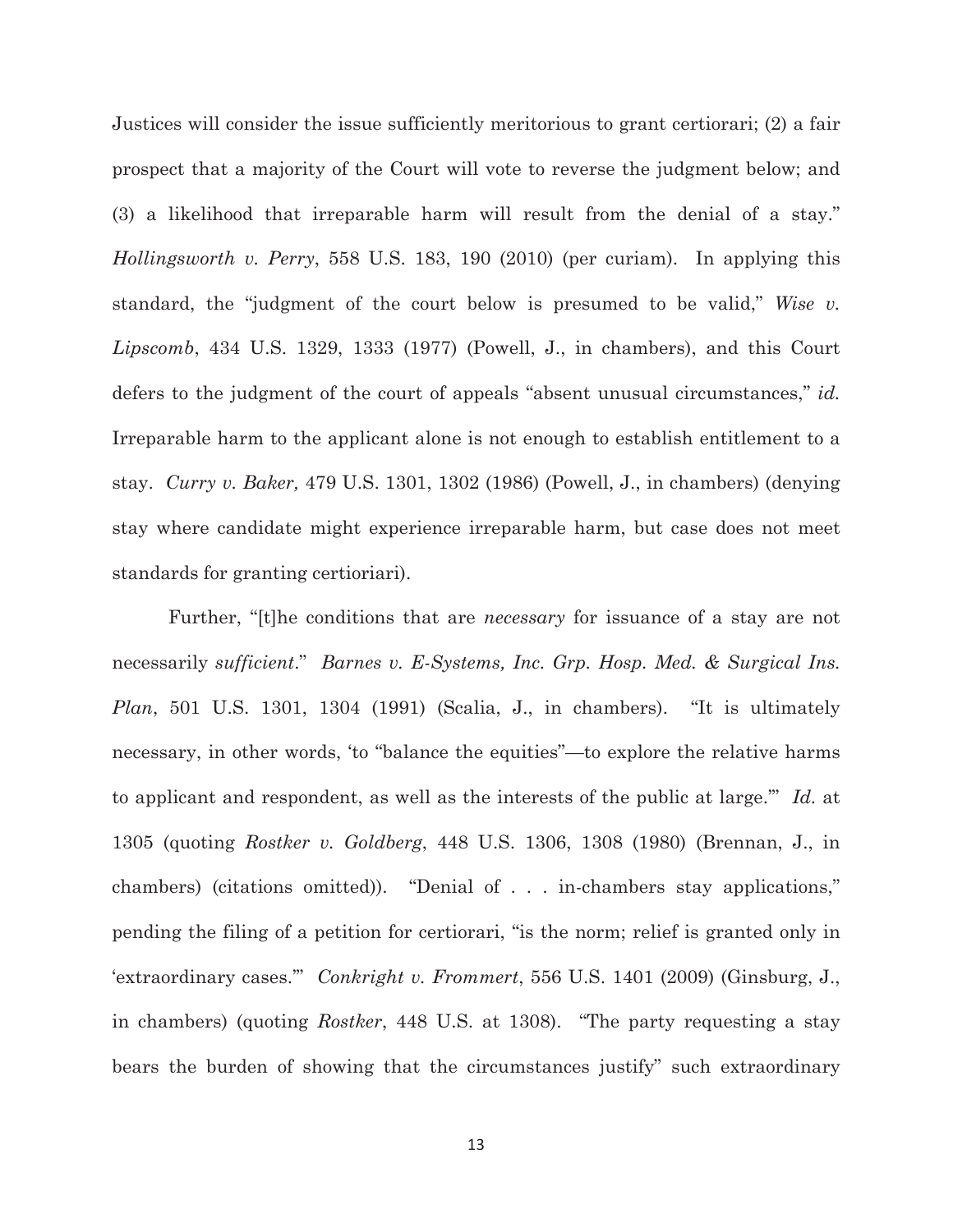relief. *Nken v. Holder*, 556 U.S. 418, 433-34 (2009). The applicants' failure to meet these requirements for a stay are examined below.

### I. **APPLICANTS WILL NOT SUFFER IRREPARABLE HARM ABSENT A STAY, AND THE BALANCE OF EQUITIES WEIGHS IN FAVOR OF PRESERVING EXISTING METHODS OF REGISTRATION AND VOTING**

On the facts found by the district court, the Fourth Circuit appropriately concluded that the balance of equities weighs decisively in favor of enjoining the elimination of SDR and out-of-precinct provisional voting, which will safeguard the voting rights of tens of thousands of citizens without requiring the State to do anything but maintain registration and ballot-counting practices that have already been in place for years, and at times and polling locations that will already be open for business. Defendants cannot demonstrate irreparable harm absent a stay, and any minor administrative burdens that might fall upon the State pale in comparison to the potential disenfranchisement of tens of thousands.

In the 2010 November election, over 21,000 voters were able to vote because of the availability of SDR.3 SDR provides a "safety net" for voters who go to the polls during early voting and find that there is a problem with their registration. Op. at 55 fn. 8. Voters disenfranchised in the May 2014 primary—the first election in North Carolina in over six years in which SDR was not available—illustrate why

<sup>&</sup>lt;sup>3</sup> <sup>3</sup> Notably, the number of voters affected by this case is substantially greater than in the recent Ohio litigation stayed by this Court. Indeed, in the 2010 mid-term election, almost *thirteen times* as many North Carolinians utilized same-day registration (21,250 North Carolinians versus 1,651 Ohioans). The Ohio voting numbers can be found at *Ohio State Conference of NAACP v. Husted*, No. 2:14-cv-404, 2014 WL 4377869, at \*4-6 (S.D. Ohio Sept. 4, 2014).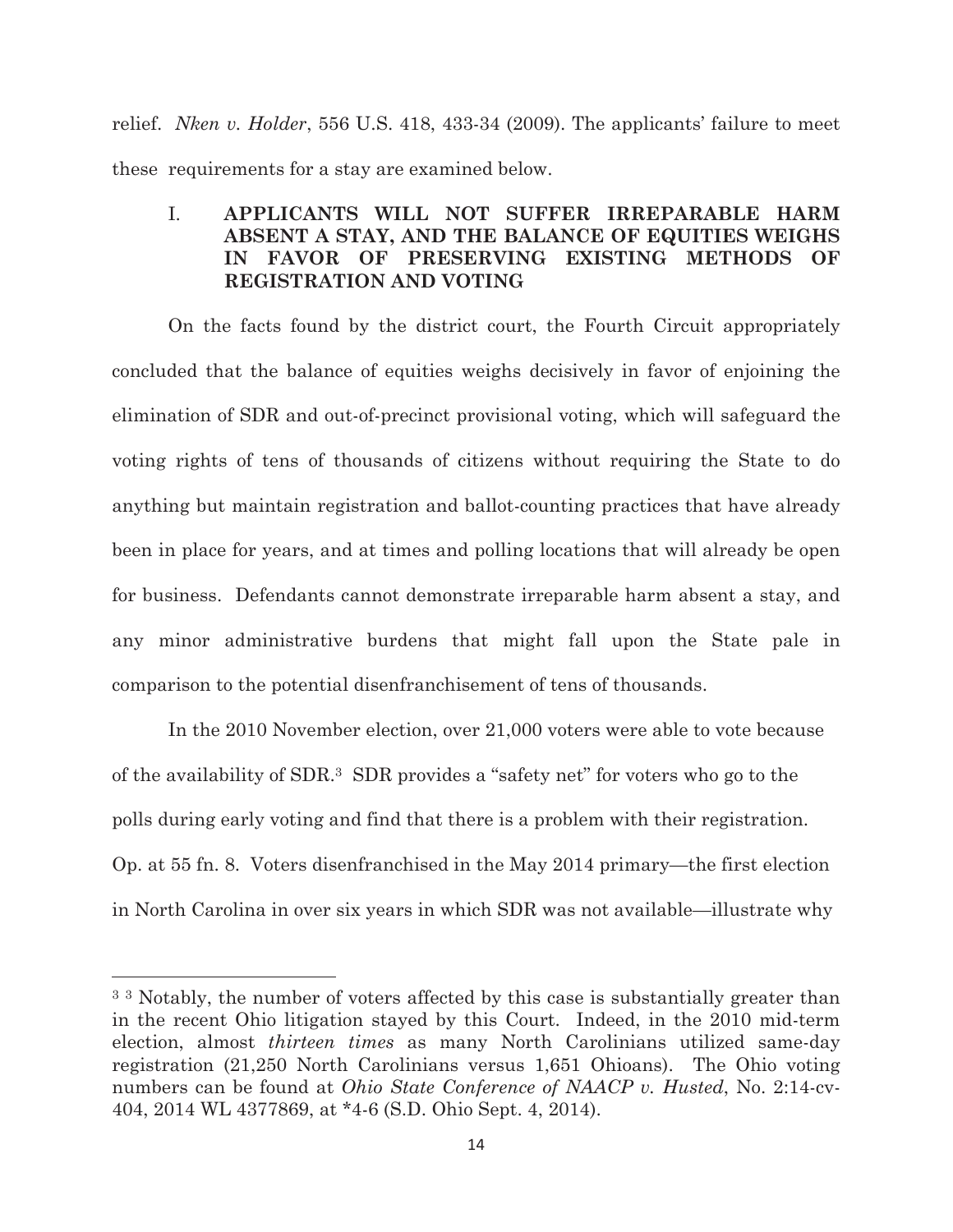that safety net is necessary. . Craig Thomas of Granville County, for example, came back from an 18-month deployment in Afghanistan and sought to vote, only to be told at his early voting site that there was "no record of [his] registration." *See*  Democracy North Carolina, *Be Prepared: Hundreds of Voters Lost Their Votes in 2014 Primary Due to New Election Rules* at 2-3 (Sept. 10, 2014), *available at* http://democracync.org/downloads/DisenfrancVotersPrim2014.pdf (cited by Br. of Amicus Curiae Brennan Center for Justice at N.Y.U. School of Law, in Supp. of Appellants at 6, No. 14-1845 (4th Cir. Sept. 17, 2014), ECF No. 62-1). He had not been notified that his registration was cancelled while he was deployed, and he was therefore unable to vote in the May 2014 primary. *See id.* Similarly, Mark Perry of Franklin County asked the DMV examiner to process his voter registration when he was renewing his driver's license. *See id.* When he went to vote during early voting in May, however, Mr. Perry was told that he was not registered and therefore could not vote. *See id.* Indeed, the uncontested evidence in the district court demonstrated that SDR allowed thousands of qualified North Carolinians to exercise their right to vote during the elections when SDR was in effect.

In November 2010, over six thousand qualified voters had their lawful votes counted because of out-of-precinct voting. These are voters who did everything necessary to exercise their right to vote but, for whatever reason, voted at the wrong location within their county. Absent the injunction, out-of-precinct provisional ballots will be discarded, and these otherwise valid votes will not be counted. Defendants offer no valid justification for the disenfranchisement of these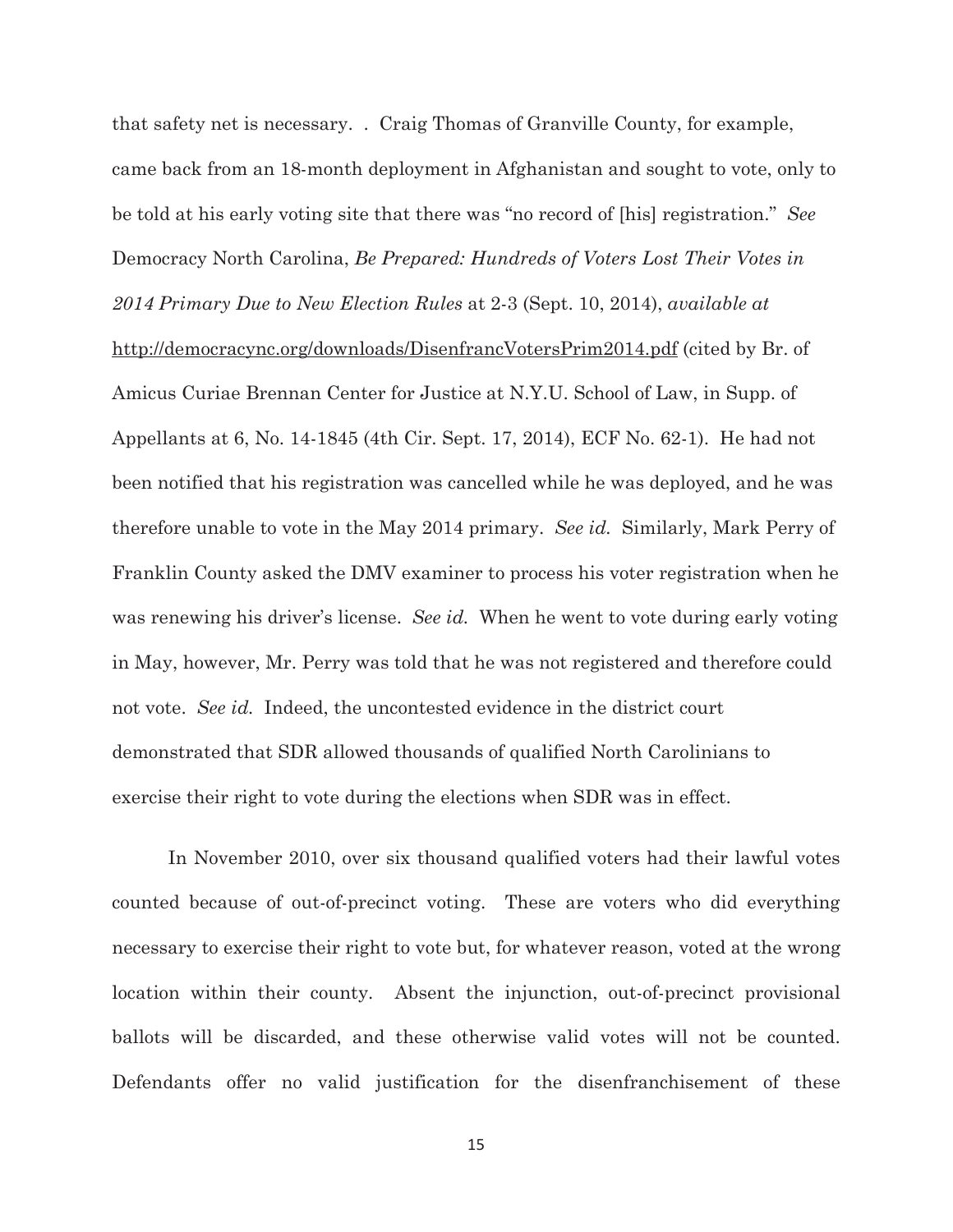thousands of voters, and Defendants cannot demonstrate that they will suffer irreparable harm if this Court does not stay the Fourth Circuit's mandate.

*First*, Defendants cannot establish "irreparable" harm merely on the basis that the State has been enjoined from effectuating a statute that governs the time, place, and manner of elections. Op. at 52. Defendants' proposed rule would deprive the judiciary of the authority ever to enjoin an election-related law, and is plainly at odds with this Court's instruction that, under Section 2, "injunctive relief is available in appropriate cases to block voting laws from going into effect" before an election, *Shelby County*, 133 S.Ct. at 2624 (citing 42 U.S.C. § 1973j(d)). By Defendants' reasoning, the State's inability to implement a law, standing alone, would satisfy the irreparable-harm standard – even if the State's law were substantively invalid. But that logic is circular, and this Court has never adopted it. *See, e.g., Certain Named & Unnamed Non-Citizen Children & Their Parents v. Texas*, 448 U.S. 1327, 1334 (1980) (Powell, J., in chambers) *(*vacating Fifth Circuit's stay and reinstating district court's injunction of Texas statute*)*. Quite the contrary, this Court has consistently reaffirmed the role of the federal judiciary in reviewing legislation that threatens to abridge the right to vote. *See, e.g.*, *League of United Latin Am. Citizens v. Perry*, 548 U.S. 399, 415 (2006) (Kennedy, J., separate op.) (hereinafter "*LULAC*") ("Although the legislative branch plays the primary role in congressional redistricting, our precedents recognize an important role for the courts when a districting plan violates the Constitution."); *Tashjian v. Republican Party of Conn.*, 479 U.S. 208, 217 (1986) ("The power to regulate the time, place,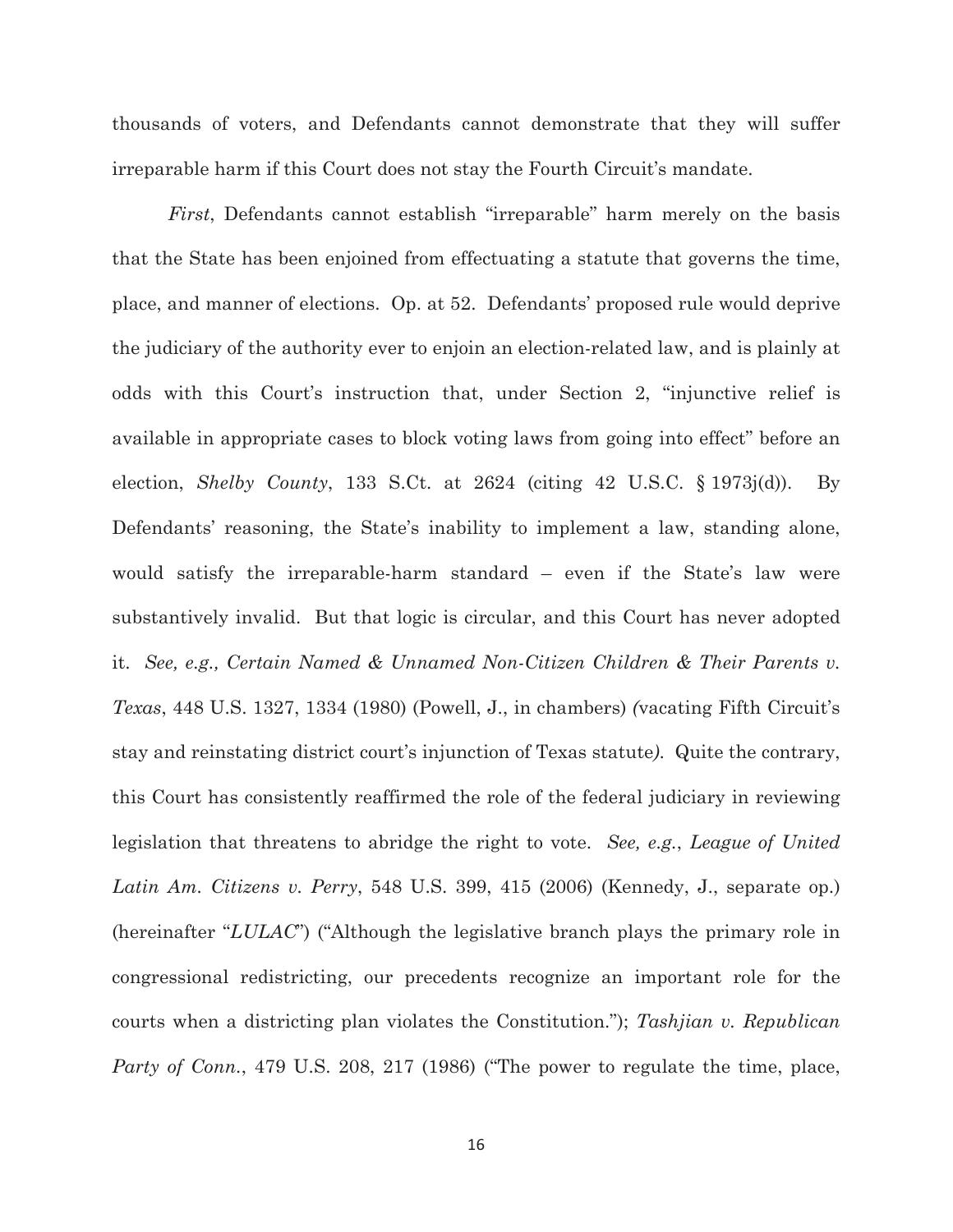and manner of elections does not justify, without more, the abridgment of fundamental rights, such as the right to vote . . . ."). Simply put, there is no inherent right of a State to regulate elections in a way that denies the right to vote through discriminatory intent or effect. .

*Second*, any administrative burdens on the State resulting from the injunction in this case are negligible. The injunction does not affect the length of North Carolina's early voting period; indeed, the Fourth Circuit's decision does not require North Carolina to offer a single minute more of early voting beyond that which the State and County Boards of Elections have already approved. This presents a stark contrast to the *Husted* injunction stayed by this Court, which would have required Ohio to reinstate a week of early voting, and for the county boards of elections to keep their offices open on additional evenings and weekend days for which they had not planned.

Moreover, as the Fourth Circuit concluded, both unrebutted evidence in the record and basic common sense belie Defendants' assertion that implementing SDR and out-of-precinct provisional voting at this time would be impossible. In fact, the counting of out-of-precinct provisional ballots creates no additional administrative burdens for the State at all. Federal law requires that every voter who cannot cast a regular ballot be offered a provisional ballot. Help America Vote Act, 42 U.S.C. § 15482. As counsel for the State acknowledged at oral argument, regardless of the outcome of this case, provisional ballots will be given to voters who go to the wrong precinct, and North Carolina must canvass those provisional ballots by November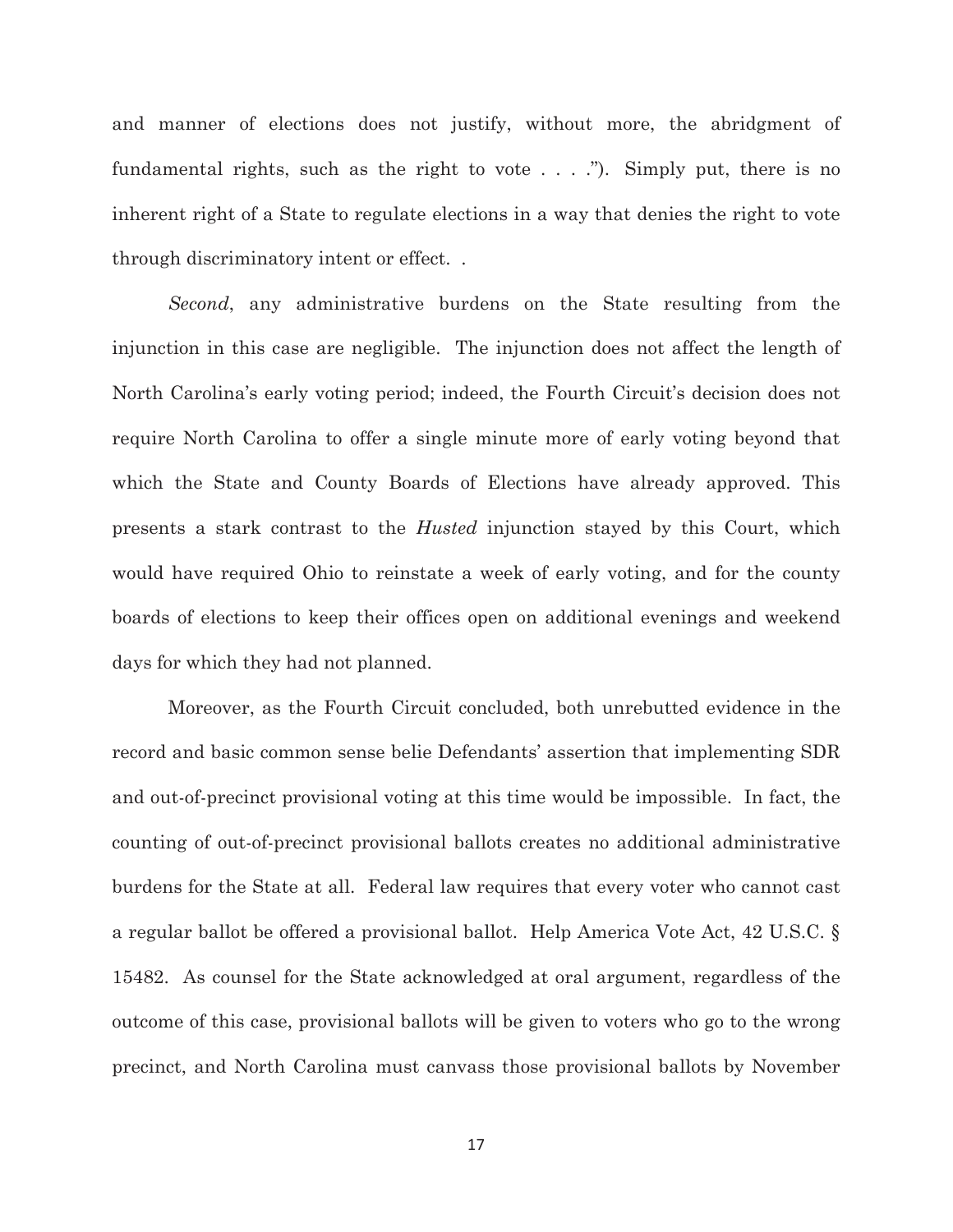14 in order to determine whether those votes should be counted. N.C. Gen. Stat. § 163-166.11. Indeed, North Carolina requires that election officials make a finding as to the validity of each individual provisional ballot. *See id.* § 163-182.2(a)(4) (providing for the counting of ballots by the county boards of elections prior to the canvass based on board's findings on each ballot); *see also id*. § 163-182.5(b) (providing for the canvassing by county boards of elections within seven or ten days after the election or "a reasonable time thereafter" to complete "the initial counting of all the votes").

The practical administrative effect of the injunction on the State with respect to out-of-precinct ballots is thus minimal. After engaging in the otherwise legallyrequired individualized review of each provisional ballot, the only thing that the preliminary injunction will require of the state is to count that ballot.

As with out-of-precinct provisional voting, the nominal effort required by the State to maintain the status quo on same-day registration is far outweighed by the benefits accrued by voters. The Fourth Circuit, based on evidence in the record, considered and recognized that to revert to the previous procedures, "systems have existed, do exist, and simply need to be resurrected." Op. at 54. Same-day registration, from 2008 until 2013, was performed using a program called SOSA. This program, an application within SEIMS (Statewide Elections Information Management System) allowed poll workers to enter the voter's registration information into SEIMS at the polling place. JA 580-81. That data entry would result in verification mailings being sent to registrants within 48 hours of the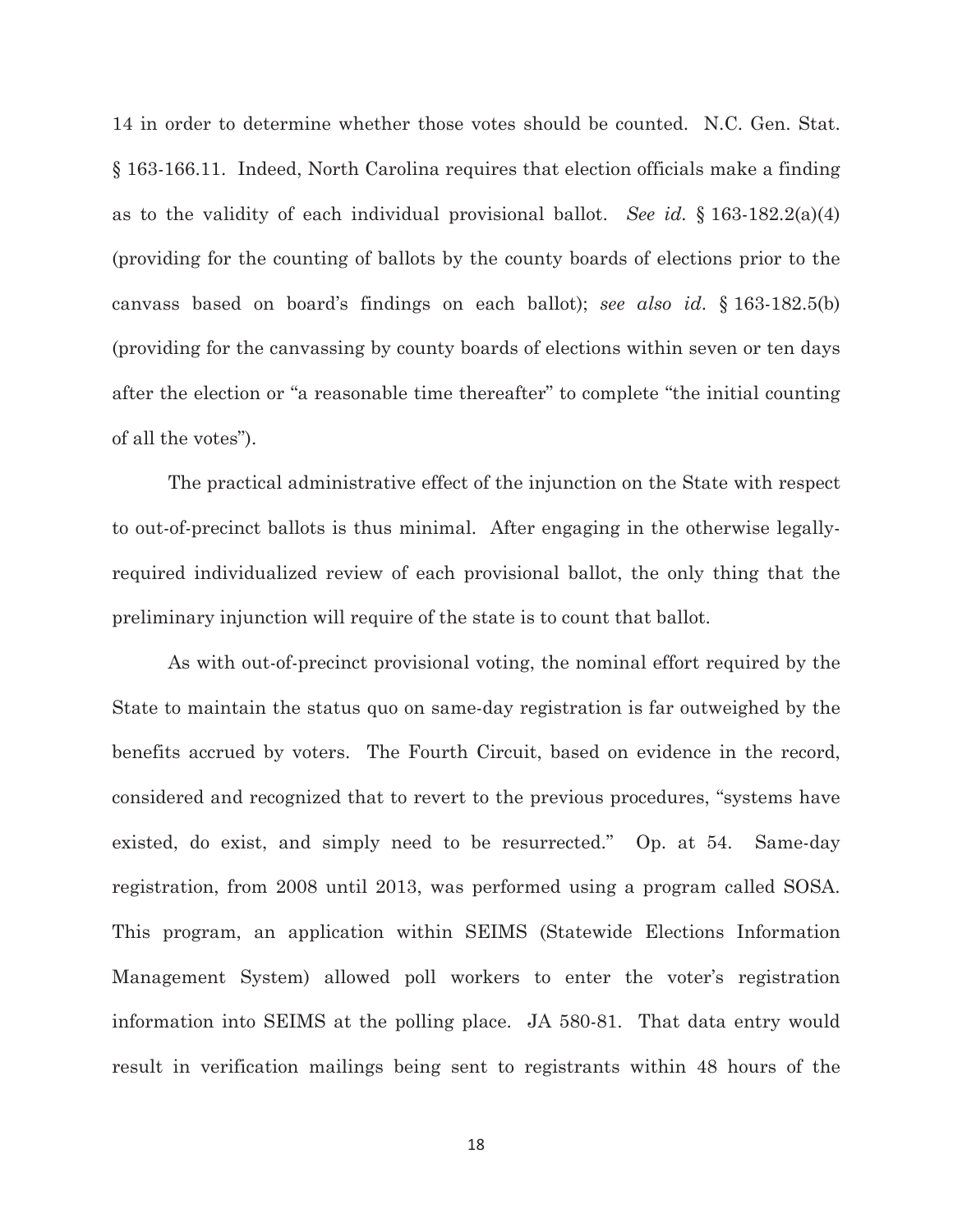registration. The SOSA application had been used in several major elections, and the "bugs" common to any new computer system had been resolved. JA0580- JA0581. The State argues that SDR will have to be performed manually, as there is not enough time to put SOSA back up and do the necessary quality checks. But the State Board of Elections has over three weeks to conduct its "quality control testing" to ensure that the program as resurrected runs smoothly, and Defendants have offered no specific evidence showing that this program – used during the last three general elections – would not function properly in the next general election.

Moreover, election administrators have already publicly indicated that they are ready and willing to comply with the Fourth Circuit's mandate. All they require is clarity from the Courts. *See, e.g.,* Michael Gordon*, Appeals Court Restores Same-Day Registration in North Carolina but Doesn't Expand Early Voting*, Charlotte Observer, Oct. 1, 2014, *available at* http://www.charlotteobserver.com/2014/10/01/5212815/federal-appeals-courtrestores.html#.VDCvnV4pDDc ("Mecklenburg Elections Director Michael Dickerson said Wednesday that the county has enough time to re-institute same-day registration and out-of-precinct voting, as a three-judge panel from the 4th Circuit Court of Appeals ordered on Wednesday."); *see also*, Carter Coyle, *Parts of New Voting Rules Suspended*, Fox 8 WGHP, Oct. 1, 2014, *available at* http://myfox8.com/2014/10/01/parts-of-voter-id-law-suspended/ (Guilford County Board of Election Director Charlie Collicut noting that his county "hadn't done all of our training or printed all of our training materials as early as we may normally have.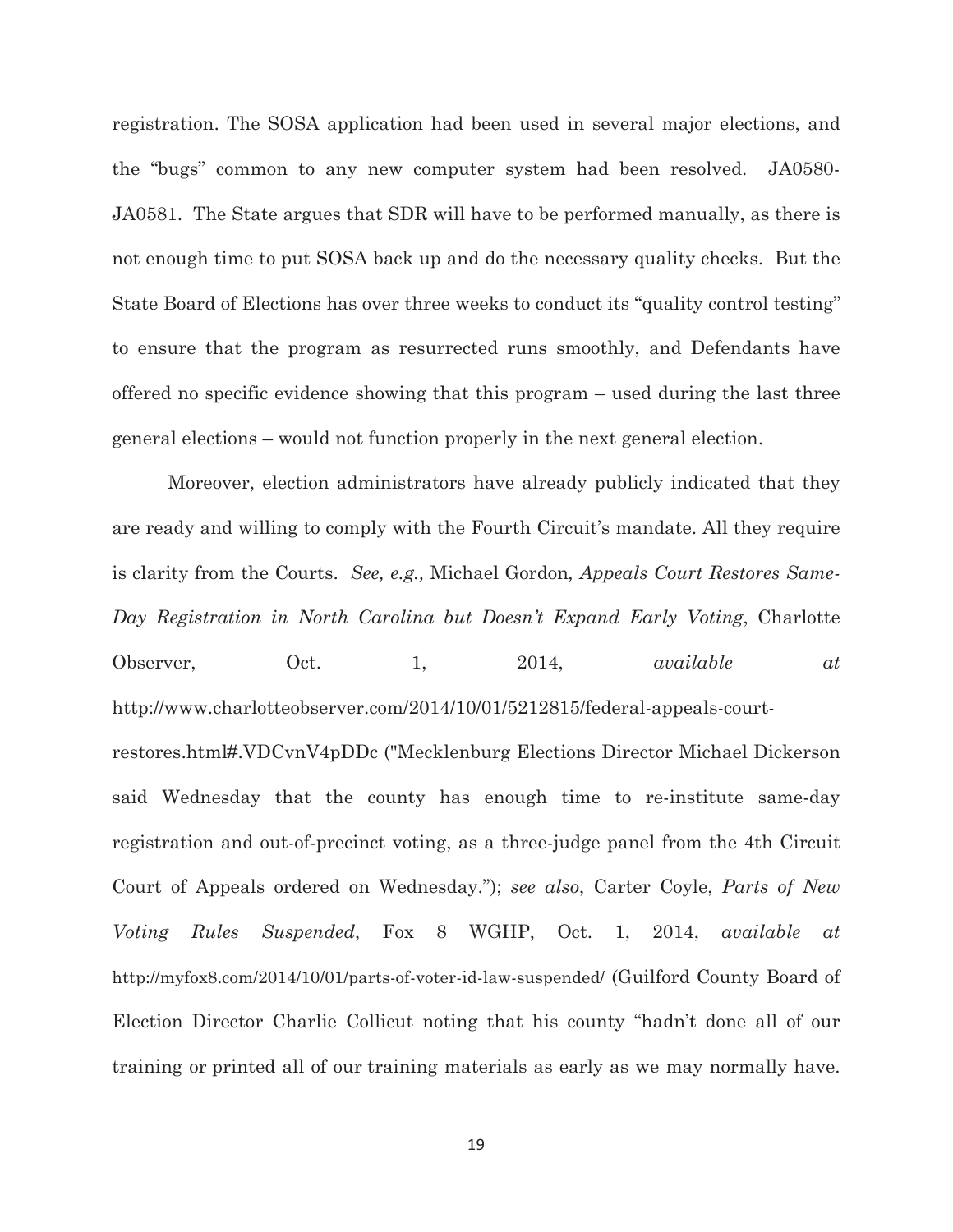We were kind of keeping our options open. So now that we know which way were [sic] going to go, that's easy."); Catherine Kozak, *Both Dare and Hyde Are Ready for Early Voting, Election Day*, Island Free Press, Sept. 30, 2014, *available at* http://www.islandfreepress.org/2014Archives/09.30.2014-

BothDareAndHydeAreReadyForEarlyVotingElectionDay.html ("local election officials in Hyde and Dare counties say they are not expecting any problems no matter what is decided"); Brandon Goldner, *Questions Remain Over Court Ruling of NC Voting Law*, WNCT 9, Oct. 1, 2014, *available at* http://www.wnct.com/story/26683194/questions-remain-over-court-ruling-of-nc-

voting-law ("Kellie Hopkins of the Beaufort County Board of Elections said these new orders, which come just 34 days before the election, will have little impact on voters' experience. 'It's not something that's foreign to boards of elections across the state so I don't think it will cause anybody any issues,' Hopkins said."); *Little Upheaval from Voting Rule*, Charlotte Observer, Oct. 2, 2014, *available at* http://www.charlotteobserver.com/2014/10/02/5216353/little-upheaval-from-voting-

ruling.html#.VDFAk14pDDc ("Gaston Elections Director Adam Ragan told the Observer: 'We've done same-day registration before so we're familiar with the process. We'll be fine.'"); Sue Book, *Courts Tackle Same-Day Registration for Voters*, Sun Journal, Oct. 3, 2014, *available at* http://www.newbernsj.com/news/local/courtstackle-same-day-registration-for-voters-1.382129 ("'Either way, it's not going to change anything as far as training or conducting elections in Craven County,' said Meloni Wray, elections director. 'We've done both ways.'"); J.L. Pate, *Same-Day*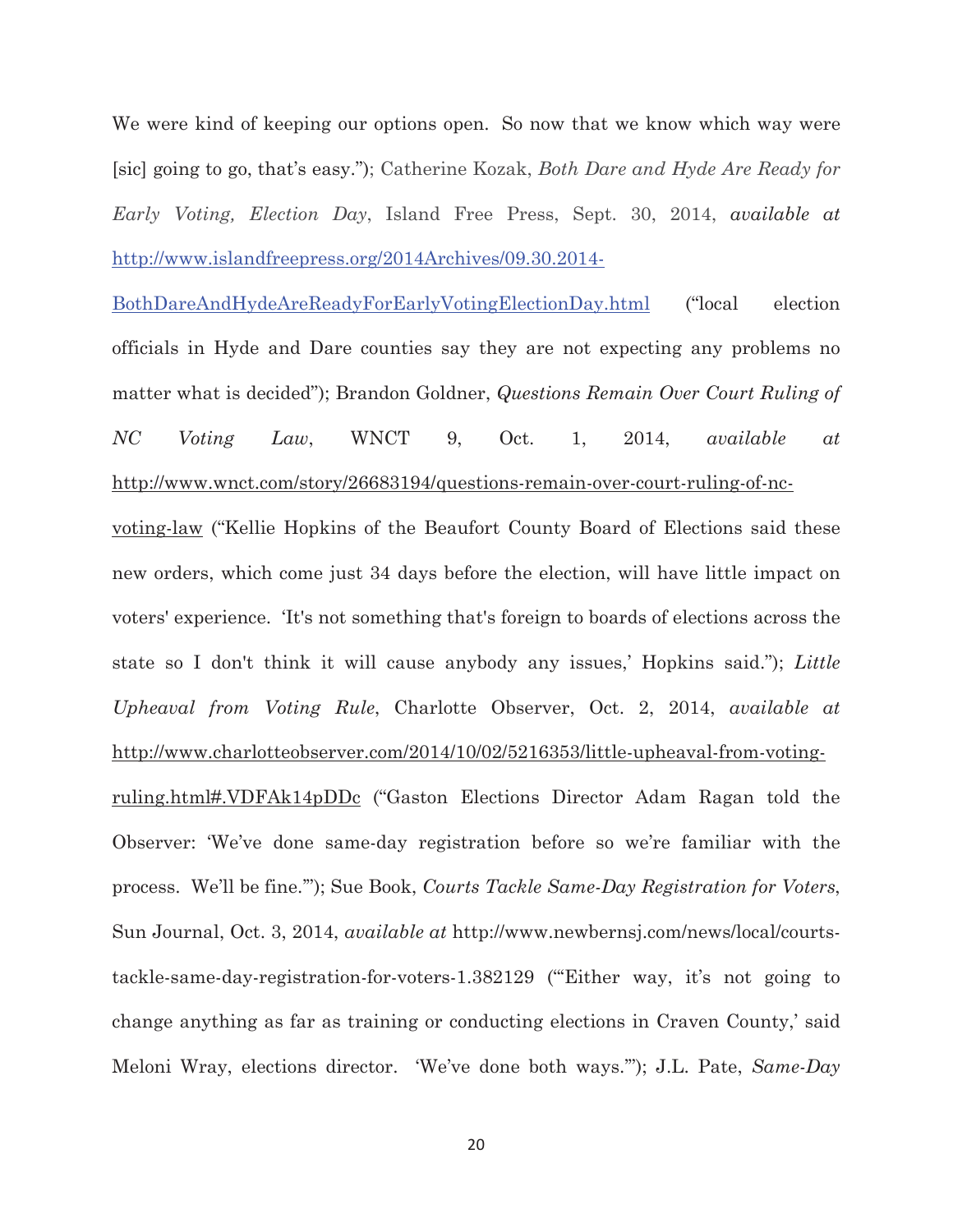*Registration Restored*, Laurinberg Exchange, Oct. 3, 2014, *available at* http://www.laurinburgexchange.com/news/localnews1/150033827/Same-day-

registration-restored ("A federal appeals court ruling Wednesday that suspended two key provisions of North Carolina's new voting law less than a month before the Nov. 4 general election 'should cause no problems' for voters or the Scotland County Board of Elections, said Dell Parker, the county elections director. 'We'll keep it rolling,' Parker said Thursday. 'It just takes us back to the procedures we used in 2013.'").4

*Third,* contrary to Defendants' vague and conclusory allegations that enforcing the Fourth Circuit's injunction will cause "voter confusion," a stay by this Court is more likely to cause the type of confusion this Court sought to avoid in *Purcell v. Gonzalez*, 549 U.S. 1 (2006) (per curiam).<sup>5</sup> Maintaining the status quo in

<sup>4</sup> Even election officials who have publicly predicted that changes could involve additional administrative effort for some counties noted the benefits to voters. *See e.g.*, *A Holding Pattern*, Mt. Airy News, Oct. 3, 2014 *available at* http://www.mtairynews.com/news/news/50420300/A-holding-pattern (Elections Director of Surry County, Susan Jarrell, explained, "'[w]hile it would be quite a bit of work, us being a smaller county wouldn't be as affected as some of the larger counties.' . . . Jarrell said during the 2012 presidential election, the county saw 617 same-day registrations. 'That's a lot of people,' she said. 'It's something the voters seem to want.' During the last election [the 2014 May Primary], Jarrell said nine provisional ballots weren't counted due to out-of-precinct voting.")

<sup>&</sup>lt;sup>5</sup> In *Purcell*, the Ninth Circuit overturned the district court's denial of a preliminary injunction before the district court even issued its opinion. Id. at \*3. This Court thus appropriately held that the Ninth Circuit could not have paid the proper deference to the district court's findings of fact, nor could have concluded that the district court erred as a matter of law. Id. at  $*5$ . This case could not be more different. The district court issued a detailed ruling on August 8, 2014. The Fourth Circuit deferred to all of the district court's factual findings, most of which were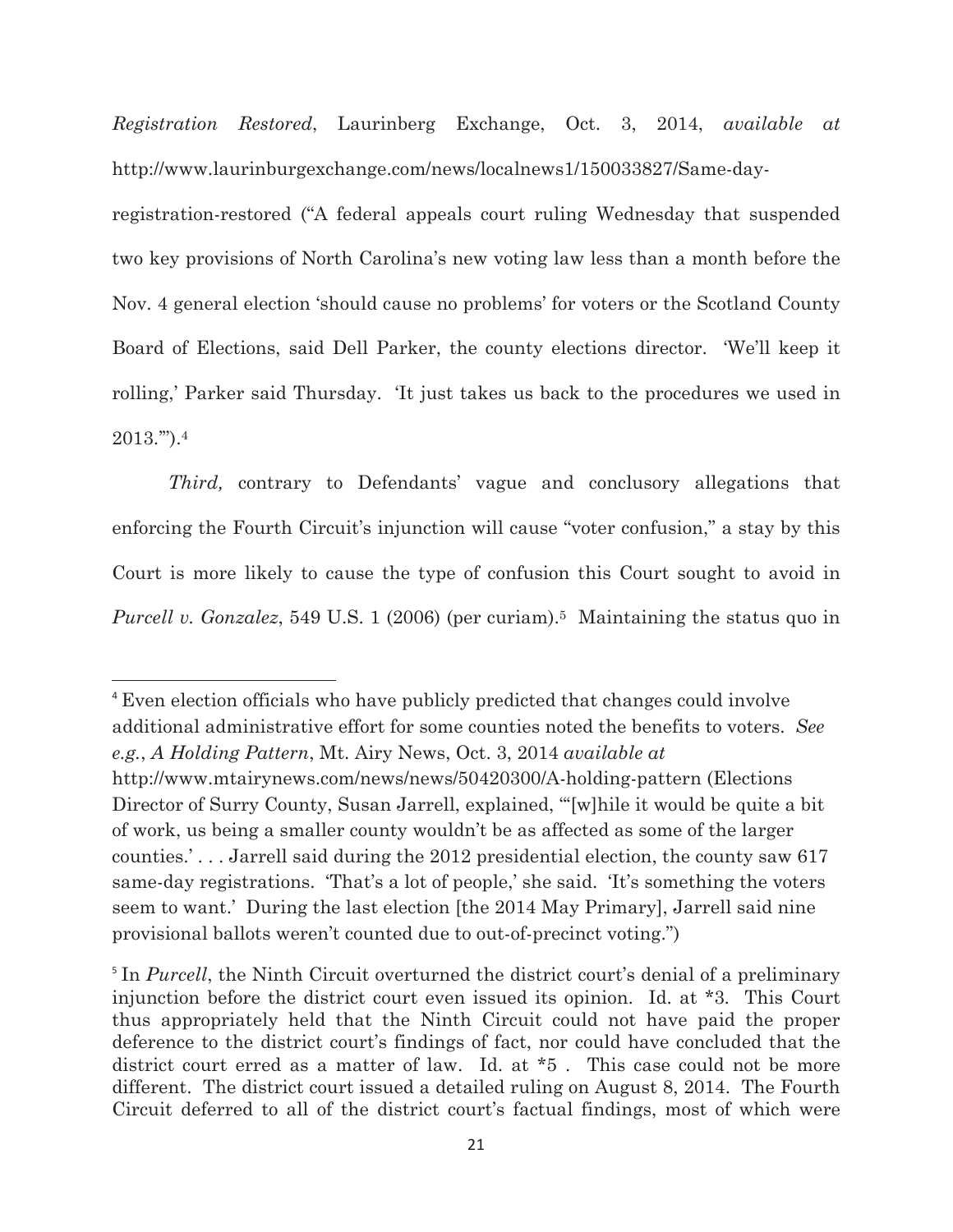November will not confuse voters, who are accustomed to same day registration and out-of-precinct balloting, which have been in effect since 2008 and 2006, respectively. The preservation of these practices will not risk "that qualified voters might be turned away from the polls," *id.* at 4, but rather simply provide a "safety net" with "more opportunity to register and vote" such that "voters who are confused about whether they can, for example, still register and vote on the same day will have their votes counted." Op. at 55 fn. 8. In other words, the only ways that SDR and out-of-precinct voting will affect the voters is to increase access among the voters who need them, without affecting other voters at all. It is for this reason that the Fourth Circuit rejected Defendants' complaints about possible voter confusion: SDR and out-of-precinct voting simply provide voters with more options to ensure that their votes are counted.

### II. **THE FOURTH CIRCUIT CORRECTLY HELD THAT PLAINTIFFS ARE LIKELY TO PREVAIL ON THE MERITS.**

The Fourth Circuit correctly held that Plaintiffs are likely to succeed on their claims that eliminating same-day registration and discarding out-of-precinct provisional ballots discriminates against African Americans in violation of Section 2 of the Voting Rights Act. Op. at 51-52. The Fourth Circuit properly applied the correct standards under the VRA to the facts determined by the district court. The result is a straightforward application of law that would not warrant this Court's certiorari review and that is unlikely to be reversed on the merits.

undisputed. And the Fourth Circuit articulated, based on the district court's opinion, that at least eight different legal errors that the district court made. Op. at 36-45.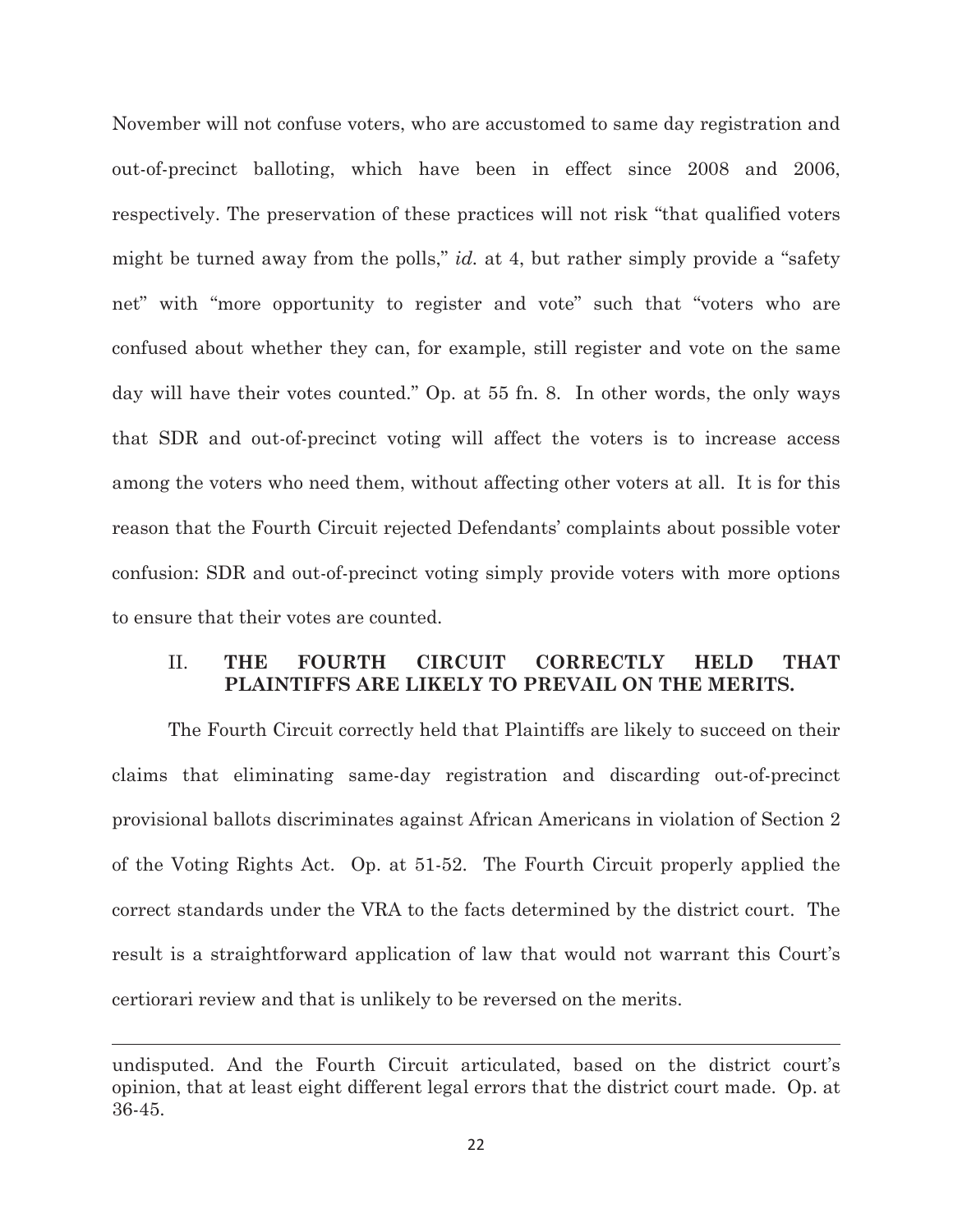It is important to make clear at the outset what the Fourth Circuit did and did not do in granting the injunction. Following this Court's instruction in *Thornburg v. Gingles*, 478 U.S. 30 (1986), the Fourth Circuit appropriately considered the results of the immediate past system as probative of how African Americans are likely to fare under the new system, considering the interaction of the effects of the State's history of racial discrimination with that new system, under which North Carolina had removed two electoral safeguards upon which African Americans disproportionately relied. The Fourth Circuit decidedly did not, however, import a retrogression standard into Section 2. Nor did the Fourth Circuit inappropriately evaluate the history of voting in North Carolina, stripping out the important causation determination. Rather, as explained below, the Fourth Circuit properly considered whether African Americans "have less opportunity than other members of the electorate to participate in the political process and to elect representatives of their choice," Op. at 46, and determined that North Carolina's decision to eliminate SDR and out-of-precinct voting could not be reconciled with Section 2 of the Voting Rights Act. This holding is well-established in this Court's precedent and the largely unrebutted evidence presented to the district court.

### **A. The Fourth Circuit Applied Section 2 as Required by this Court's Precedents**

 Section 2 of the VRA prohibits a State from "impos[ing] or appl[ying]" any electoral practice which "results in a denial or abridgement of the right of any citizen of the United States to vote on account of race or color." 42 U.S.C. § 1973(a); *see also* Op. at 29. No showing of discriminatory intent is required: "Congress [has]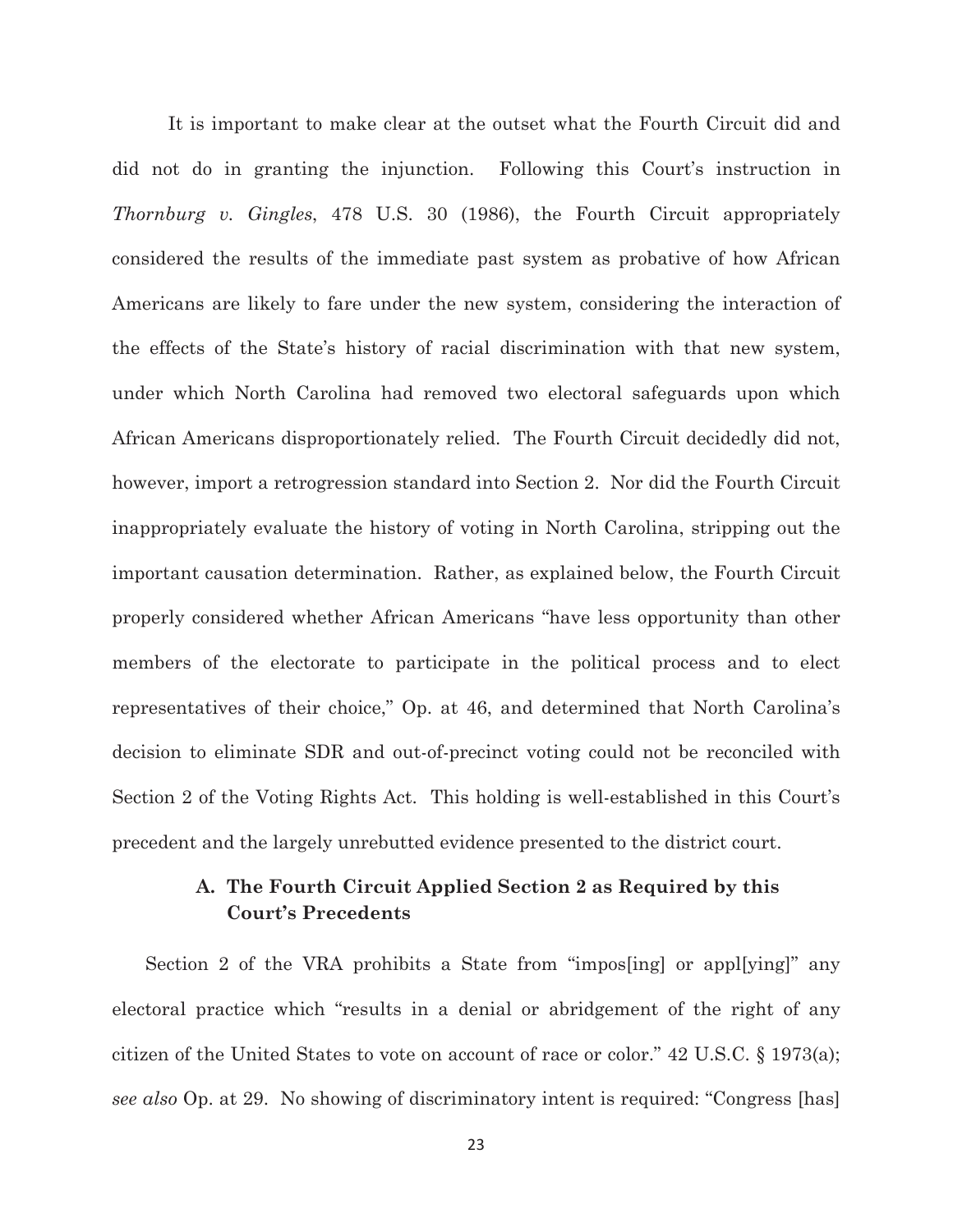made clear that a violation of  $\S 2$  c[an] be established by proof of discriminatory results alone." *Chisom v. Roemer*, 501 U.S. 380, 404 (1991); *accord* S. Rep. No. 97- 417, 97th Cong. 2nd Sess. 28 (1982). The standard for proving prohibited "discriminatory results" is set out in Section 2(b) of the VRA, which provides:

 A violation of [Section 2] is established if, based on the totality of circumstances, it is shown that the political processes leading to nomination or election in the State or political subdivision are not equally open to participation by [citizens of protected races] in that [they] have less opportunity than other members of the electorate to participate in the political process and to elect representatives of their choice. 42 U.S.C. §1973(b).6

The "question whether the political processes are equally open depends upon a searching practical evaluation of the past and present reality, and on a functional view of the political process." *Gingles*, 478 U.S. at 45.

This case presents an archetypal violation of Section 2 under the Court's precedent in *Gingles* and *LULAC*. This Court has instructed that "[t]he essence of a § 2 claim is that a certain electoral law, practice, or structure interacts with social and historical conditions to cause an inequality in the opportunities enjoyed by black and white voters." *Gingles*, 478 U.S. at 47. Applying that standard, the Fourth Circuit reviewed the two requirements for proving a Section 2 violation. Op. at 33- 34. *First*, a plaintiff must show that a challenged electoral practice

<sup>&</sup>lt;sup>6</sup> In evaluating the social and historical conditions relevant to a Section 2 claim, courts have looked to a nonexclusive list of factors found in the Senate Report that accompanied the 1982 amendments to the VRA. Op. at 34-35; *Gingles*, 478 U.S. at 44-45 (citing S. Rpt. No. 97-417, at 28-29 (1982)). "'[T]here is no requirement that any particular number of factors be proved, or that a majority of them point one way or the other.'" *Id.* at 45 (quoting S. Rpt. No. 97-417, at 29).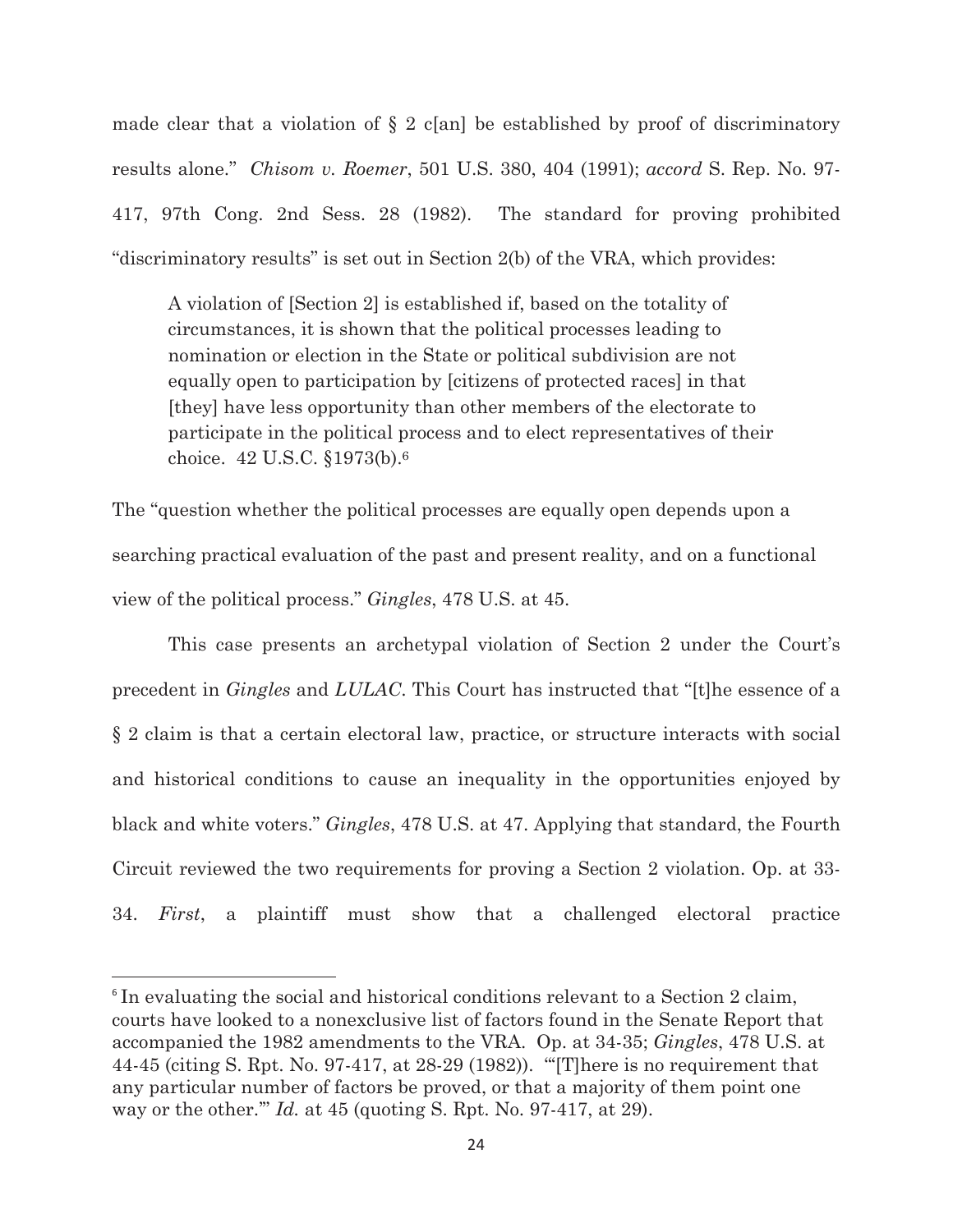disproportionately impacts minority voters. *Id. Second*, a plaintiff must show that a challenged electoral practice interacts with historical and social conditions to cause an inequality in the opportunities of minorities to participate in the political process. *Id.*

On the record established in the district court, Plaintiffs proved these elements. First, the district court found that African-American voters use same-day registration and out-of-precinct voting at about twice the rate of white voters. *N.C. State Conference of NAACP v. McCrory*, 997 F. Supp. 2d 322, 348-49 (M.D.N.C. 2014). The Fourth Circuit compared the situation of African Americans to whites, as is required under Section 2, rather than asking whether the situation of African Americans has been made worse, which is the Section 5 standard. Op. at 49. As the district court found, elimination of same-day registration would "bear more heavily on African-Americans than whites," 997 F. Supp. 2d at 355-56, and "the prohibition on counting out-of-precinct provisional ballots will disproportionately affect [African American] voters," *id.* at 366 (quoted in Op. at 47).

The Fourth Circuit also appropriately assessed causation by reviewing the reasons why African Americans use same-day registration and out-of-precinct voting at a higher rate than Whites. Again, relying on the district court's factual findings, the Fourth Circuit determined that "the disproportionate impacts of eliminating same-day registration and out-of-precinct voting are clearly linked to relevant social and historical conditions." Op. at 47. The district court specifically found that "North Carolina's history of official discrimination against blacks has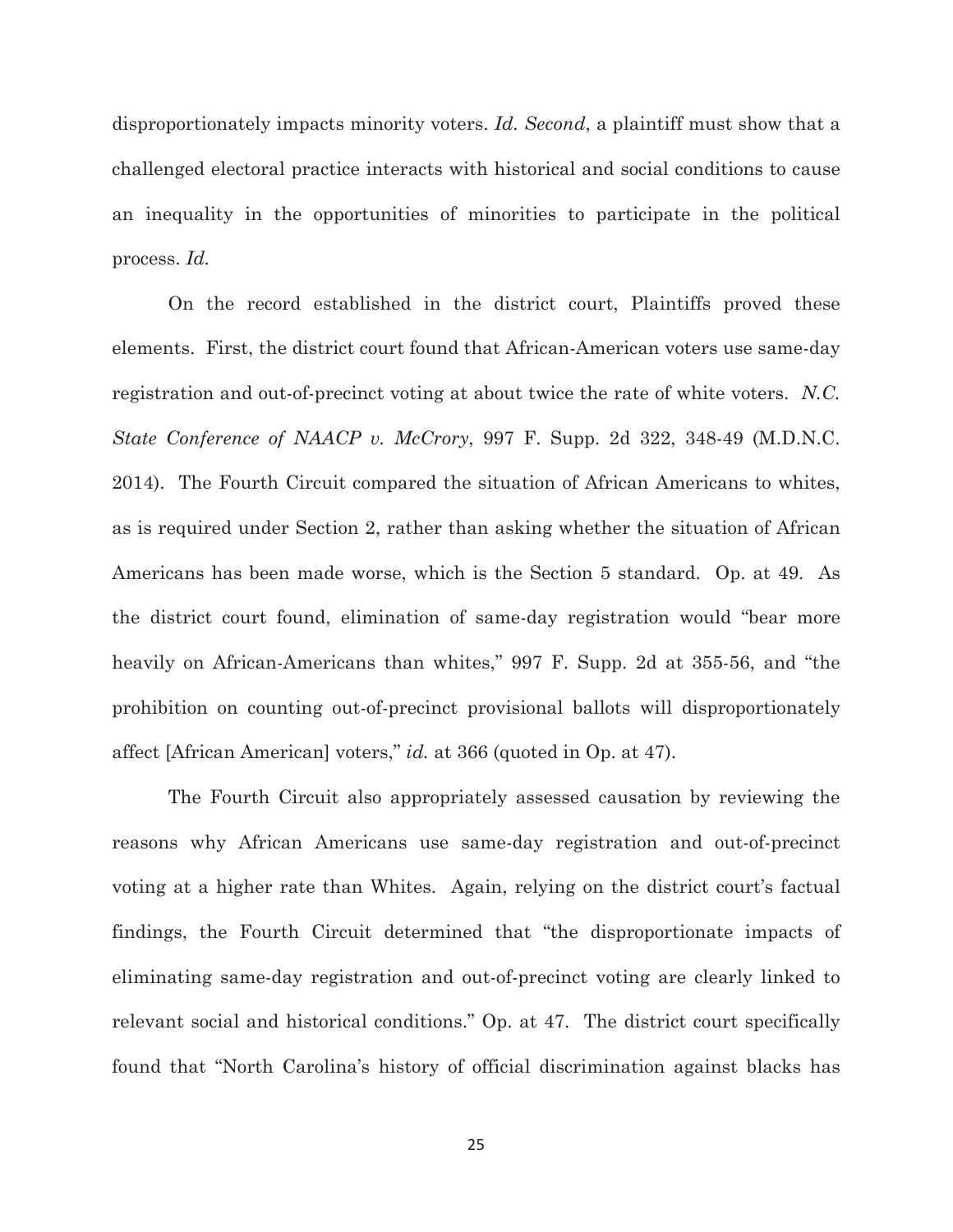resulted in current socioeconomic disparities with whites," 997 F. Supp. 2d at 366, and cited African American disadvantages "in several key socioeconomic indicators, including education, employment, income, access to transportation, and residential stability," *id.* at 348. The district court noted particularly that higher mobility rates and less access to transportation affected African American's need for out-ofprecinct ballots. *Id.* The uncontested record includes extensive evidence on how the state's history of racial discrimination and current socioeconomic conditions impact African Americans' ability to register and vote and how same-day registration and partial counting of out-of-precinct ballots help African Americans overcome barriers created by these conditions. For example, same-day registration provides an opportunity for voters who cannot read and write fluently to obtain assistance in filling out the registration paperwork and for voters who have inflexible job schedules or limited access to transportation to accomplish registration and voting at the same time.7

This case perfectly illustrates the essence of a Section 2 violation in the context of vote denial. As the Fourth Circuit explained, "this looks precisely like the textbook example of Section 2 vote denial Justice Scalia provided…" Op. at 51 (citing *Chisom*, 501 U.S. at 408) (Scalia, J., dissenting) (issue under Section 2 is whether enactment "malkes] it more difficult for blacks to register [or vote] than

<sup>7</sup> See, e.g., See, e.g., Carolyn Coleman testimony, Hearing Transcript volume I p. 63,67; Hill testimony, Hearing Transcript volume I p. 148, 151053; Burden testimony, Hearing Transcript volume III p. 130-31; Stewart Report at 31-32.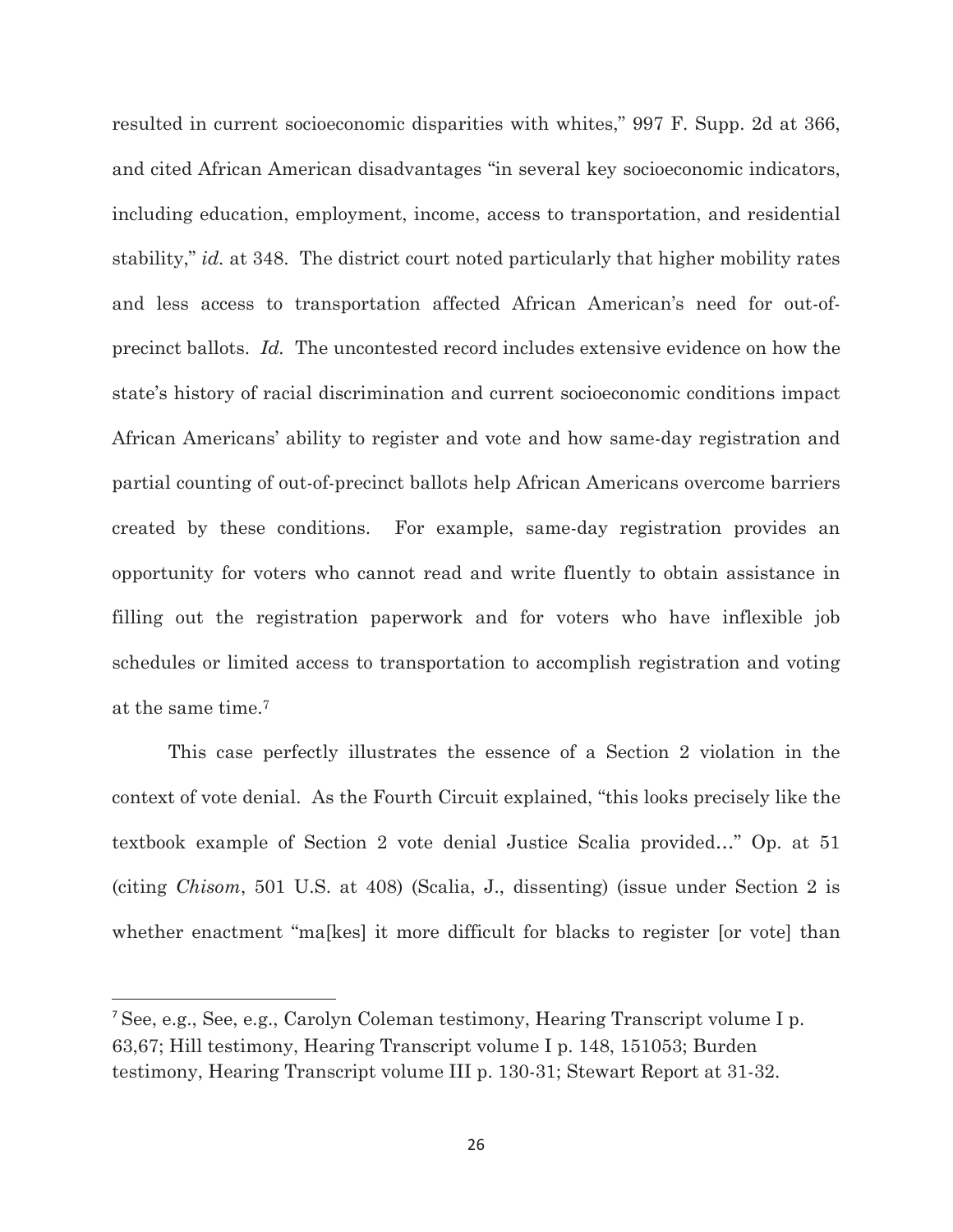whites."). In addition, plaintiffs introduced strong evidence on the Senate Report "totality of the circumstances" factors and, most of this evidence was uncontested.8

This case also illustrates the principle set out in *LULAC v. Perry*, 548 U.S. 399 (2006), that structural impediments to voting may violate Section 2. In *LULAC*, the State of Texas created a district, Latinos mobilized in that district and the State then changed the district lines in a way that prevented Latinos who were on the verge of electing the candidate of their choice from realizing their political power. *See generally id. LULAC* found a Section 2 violation because "the State took away the Latinos' opportunity because Latinos were about to exercise it" in a situation where "a racial group that has been subject to significant voting-related discrimination . . . was becoming increasingly politically active and cohesive." *Id.* at 439-40. Here, the North Carolina General Assembly did the same thing: it set up voting structures, which African Americans used to mobilize and build their voting culture. Then, when African Americans started to realize significant political influence, the General Assembly went into the election code and extracted with precision those very mechanisms – and only those mechanisms –that were put in place to increase voter participation and remove barriers to the vote for African Americans. Not surprisingly, then, these mechanisms, when restricted,

<sup>8</sup> *See, e.g.,* JA1101-JA1103, JA1224-JA1225, JA1340 (factor 1); JA1101, JA1225- JA1226 (factor 2); JA340, JA1103, JA1190 (factor 3); JA1192, JA1229, JA1340 (factor 6); JA1107, JA1347 (factor 7); JA1108, JA1230-JA1232, JA1340, JA1371 (factor 8).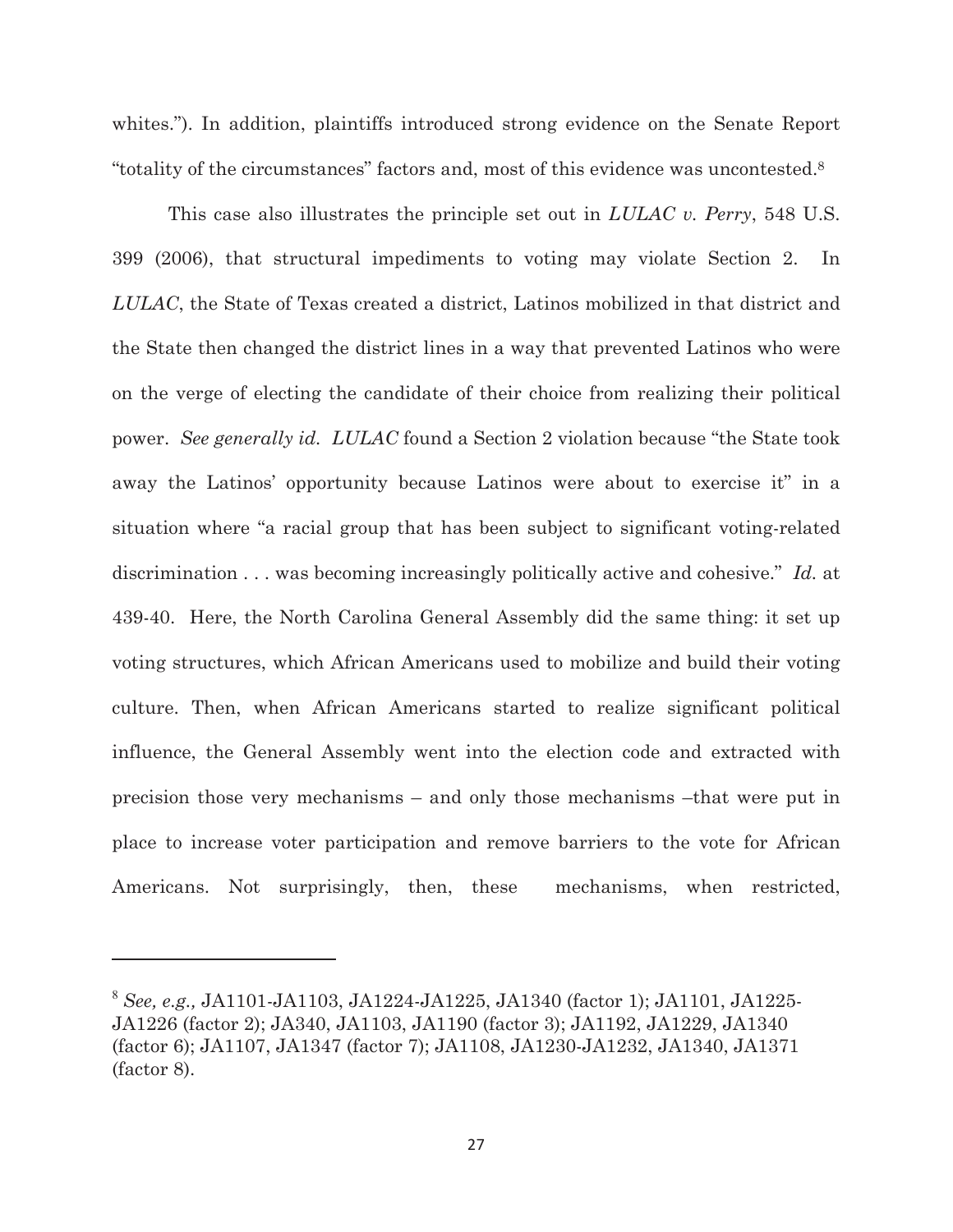disproportionately impact African Americans as opposed to white voters and result in unequal opportunity to participate in the political process. Op at 50.

### **B. The Fourth Circuit Correctly Found that the District Court Made Numerous Legal Errors**

The Fourth Circuit's close attention to this Court's instructions regarding the vitality of a Section 2 claim stands in stark contrast to the district court's "numerous grave errors of law," each compelling the District Court's reversal. Each of them illuminates an important feature of Section 2 law. Op. at 36, 38-45. The eight errors of law committed by the district court were:

- Disregarding the impact of voting practices used immediately prior to HB 589, incorrectly opining that considering such evidence would import a nonretrogression standard. Op. at 36.
- Considering each challenged voting practice separately, and not as an overall system abridging the right to vote for persons of color. Op. at 38.
- Failing to adequately consider the state's racial discrimination record, past and present. Op*.* at 48; 39-40.
- Using the 30 day permissible voter registration deadline of the National Voter Registration Act as an absolute bar to challenges of shorter registration deadlines. Op. at 40-41.
- Requiring Plaintiffs to prove that African Americans will find it impossible to register to vote under the new regime. Op. at 41-42.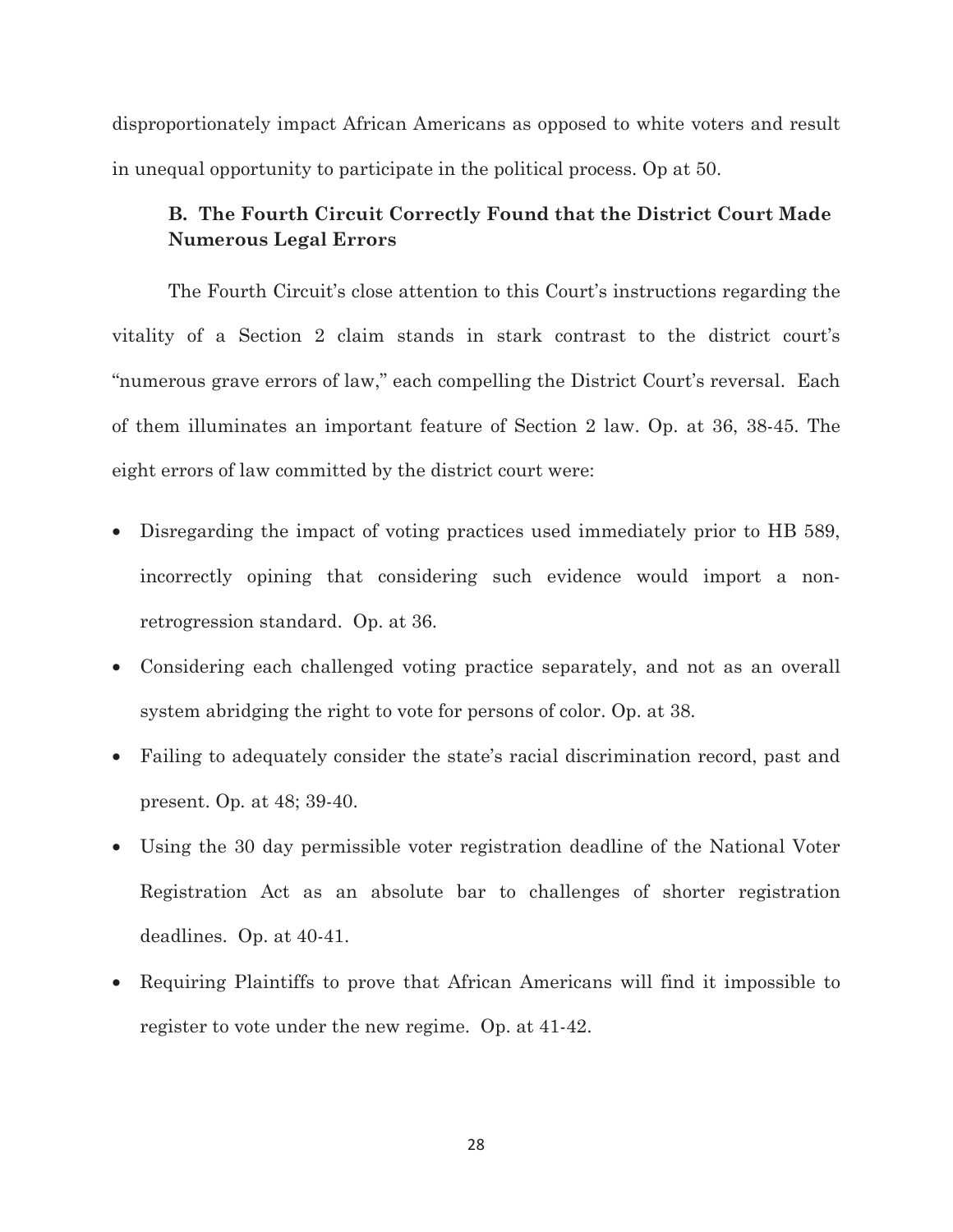- Declaring that a practice must be discriminatory on a nationwide basis to violate Section 2. Op. at 42-43.
- Rejecting the Section 2 claim on the grounds that the disenfranchisement of a small number of African Americans is permissible. Op. at 43-44.
- Giving greater weight to "bureaucratic (in)efficiency and (under-) resourcing" than to "voter enfranchisement." Op. at 44-45.

Applicants fault the Fourth Circuit's correction of these errors, but it is Applicants who are wrong.

# *1. The Fourth Circuit's Section 2 Analysis Did Not Incorporate a Retrogression Standard*

The Fourth Circuit correctly analyzed the impact of the new voting system on African Americans compared to whites, as required by Section 2. Op. at 46. This is not a retrogression analysis, as applicants contend, but rather a proper application of Section 2, which considers the relative burdens that a challenged measure imposes on minority voters as compared to white voters. See, e.g., Chisom, 501 U.S. at 408 (Scalia, J., dissenting). That comparison establishes a Section 2 violation here, because under the totality of the circumstances African-American voters will be disproportionately burdened by the elimination of SDR and OOP resulting in unequal opportunity to the political process. Section 5, by contrast, focused solely on the effect of a change in law on minority voters, comparing the relative position of minority voters under a proposed voting practice with an existing one (the Section 5 "benchmark"). Section 2 claims are made not by comparing the old system to the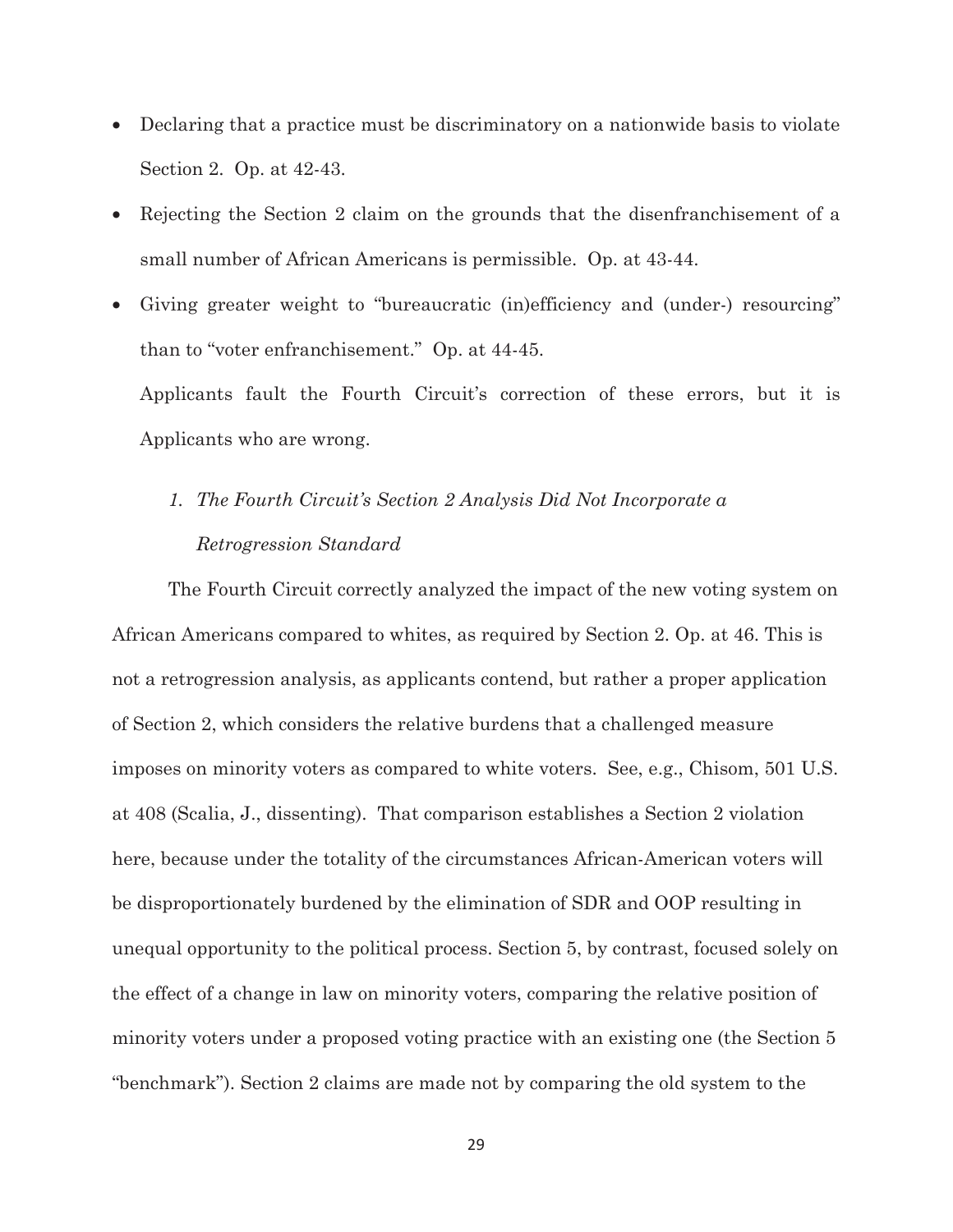new one, but rather, as the Fourth Circuit did here, by examining the comparative effect of the new measures on African-American and white voters. Op. at 46-52. And here, in order to make an assessment of the impact of these changes, the Fourth Circuit naturally turned to evidence concerning how African Americans have relied on these opportunities as compared to whites in the past. Merely considering this clearly probative evidence does not convert the Fourth Circuit's analysis into a "retrogression" inquiry. As this Court explained in *Holder*, the effect of a challenged voting practice under Section 2 "can be evaluated by comparing the system with that rule to a system without that rule," *Holder*, 512 U.S. at 880-81. *See also Georgia v. Ashcroft*, 539 U.S. 461, 478 (2003) (observing that "some parts of the  $\S 2$  analysis may overlap with the  $\S 5$  inquiry."). Indeed, that evidence is the most reliable indicator for assessing the likely impact of the challenged voting restrictions on minority voters as compared to whites.

Applicants' position would preclude courts from even considering the racial impact of the state's past practices in assessing whether the current system provides equal access. This contravenes Section 2's emphasis on "a searching practical evaluation of the 'past and present reality.'" Senate Report 30 (emphasis added); *accord Gingles*, 478 U.S. at 44-45. In addition, Applicants' position would make it impossible for plaintiffs to challenge changes to the status quo under Section 2. Yet, this Court in *Shelby County* made clear that Section 2 remains as a remedy for voting discrimination that previously might have been stopped under Section 5, if that same change also meets the criteria for a Section 2 violation. 133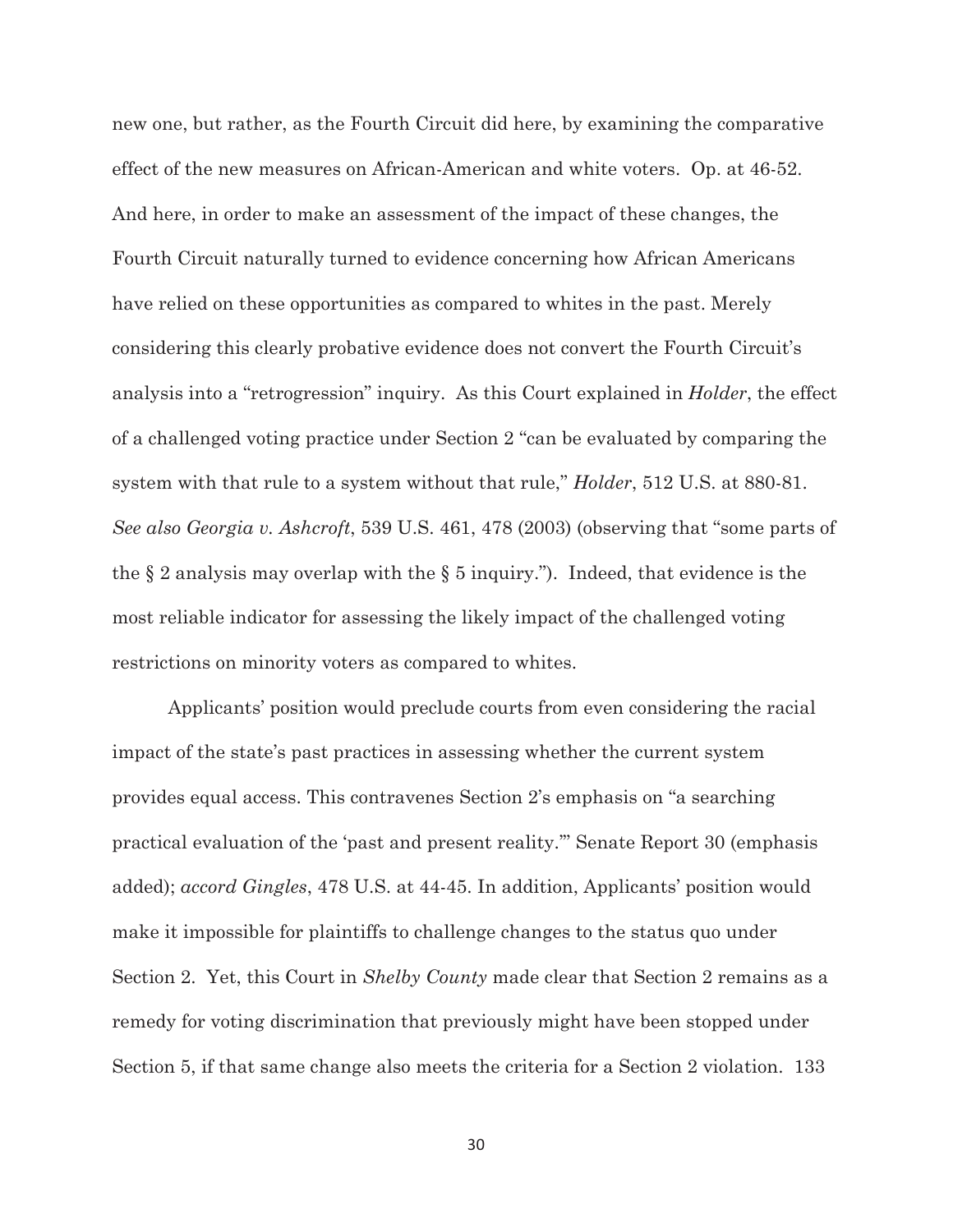S. Ct. at 2631 (decision "in no way affects the permanent, nationwide ban on racial discrimination in voting found in § 2"; under § 2, "any racial discrimination in voting is too much"); *see also id.* at 2619 (Section 2 "is not at issue in this case.").

Given that Section 5 and Section 2 were both designed to prevent racial discrimination in voting, it is not a surprise that some changes to the status quo would have violated both. And, the Court has left no doubt that Section 2 can apply to changes to the status quo, as well as longstanding practices. *Reno v. Bossier Parrish*, 528 U.S. at 334.

Applicants further complain that the Fourth Circuit did not compare the effects of the challenged practices "against a hypothetical and objective alternative which represents the way things "ought to be" to ensure equal opportunity in voting. *Bossier II*, 528 U.S. at 334 (emphasis in original); see also *Holder*, 512 U.S. at 880 (quoting *Gingles*, 478 U.S. at 88). Applicants fail to recognize that the benchmark does not have to be "hypothetical" and that the immediate past practice can appropriately serve as the "benchmark" that demonstrates that a less discriminatory alternative is feasible. This Court in *Reno v. Bossier Parish* made clear that where a Section 2 claim challenges a change to status quo, the status quo itself can be the benchmark. 528 U.S. at 334. Indeed, the fact that the state successfully used SDR and OOP voting over several election cycles makes the results under this system a highly appropriate benchmark.

*2. The Fourth Circuit's Analysis Demonstrated Causation*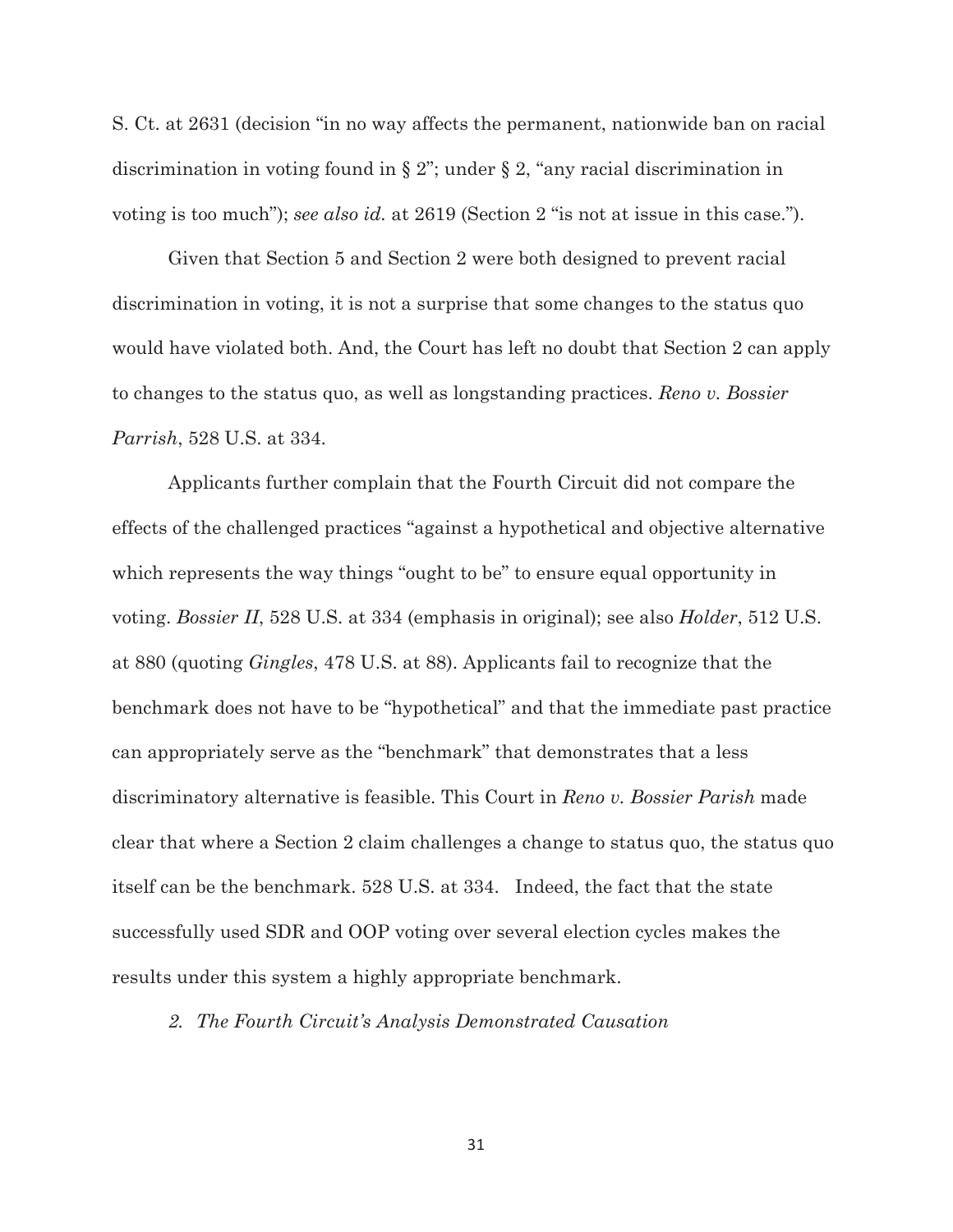Applicants' also contend that the Fourth Circuit failed to assess "causation," arguing that plaintiffs showed only "a bare statistical disparity," and that Section 2 is violated only where "the impacted plaintiff has no ability to influence the adverse impact." Appl. at 15-17. Applicants misapprehend the standard for liability under Section 2, which, as this Court has explained, requires that the plaintiff establish that a challenged law "interacts with social and historical conditions to cause an inequality in the opportunities enjoyed by" minority voters. *Gingles*, 478 U.S. at 47. And, as explained above, the Fourth Circuit properly followed that guidance, finding that "the disproportionate impacts of eliminating same-day registration and out-of-precinct voting are clearly linked to relevant social and historical conditions," including discrimination and severe socioeconomic disparities across a wide range of areas, which render African Americans more likely than white voters to rely on both SDR and OOP ballots. Op at 47.

In contending that SDR and OOP are mere "preferences" over which African American voters exercise "control," Applicants ignore that this Court has held that the prohibition against "abridg[ing]" the right to vote includes "onerous procedural requirements which effectively handicap exercise of the franchise by voters of color." Lane v. Wilson, 307 U.S. 268, 275 (1939); see also Harman v. Forssenius, 380 U.S. 528, 541-42 (1965)(prohibition against "abridg[ing]" the right to vote includes a "cumbersome procedure" or "material requirement" that "erects a real obstacle to voting"). If African Americans can only achieve equal participation by overcoming significant barriers to voting that fall disproportionately on them, a Section 2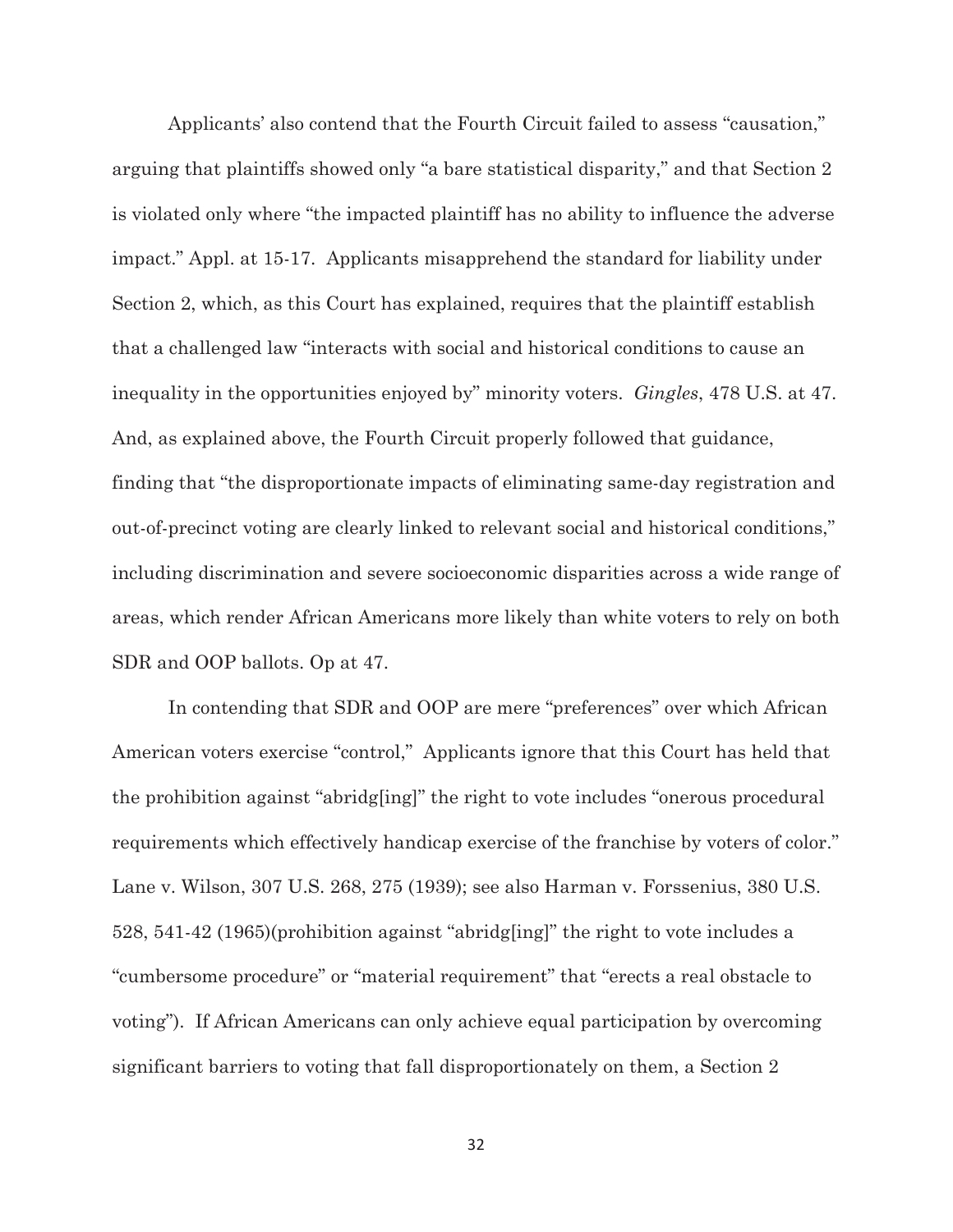violation may be found, provided a less discriminatory alternative practice is available. Indeed, if a voter's ability to exercise some "control" over the burden barred a Section 2 claim, poll taxes and literacy tests would pass muster.

Applicants allege that the Fourth Circuit "cherry-picked" certain Senate Factors, Appl. at 15, and "endorsed Plaintiffs' selective use of some of the *Gingles* factors as a central justification for ordering a preliminary injunction." Appl. at 18. Although the Fourth Circuit correctly highlighted those factors that most directly show the "essence" of a Section 2 claim under *Gingles*, it is clear that the Fourth Circuit properly weighed the entire totality of circumstances. Under the "results test," the court must assess the impact of the challenged practice "on the basis of objective factors," which will vary depending on the kind of rule, practice, or procedure called into question. S. REP. NO. 97-417, at 27-28. "[T]here is no requirement that any particular number of factors be proved or that a majority of them point one way or the other," *id*. at 29. Tailoring Section 2 analysis to the particular voting discrimination under challenge is what the Court has instructed. See *Gingles*, 478 U.S. at 45 & n.10; *accord* S. REP. NO. 97-417, at 29-30.

3. Applicants' Other Contentions Are Equally Erroneous

Applicants also complain that the Fourth Circuit gave insufficient weight to the state's interests in repealing SDR and OOP. But the Fourth Circuit simply corrected legal errors and gave the proper legal significance to the factual findings of the District Court. For example, while the district court noted that same-day registrants' ballots were occasionally counted before the registrant had been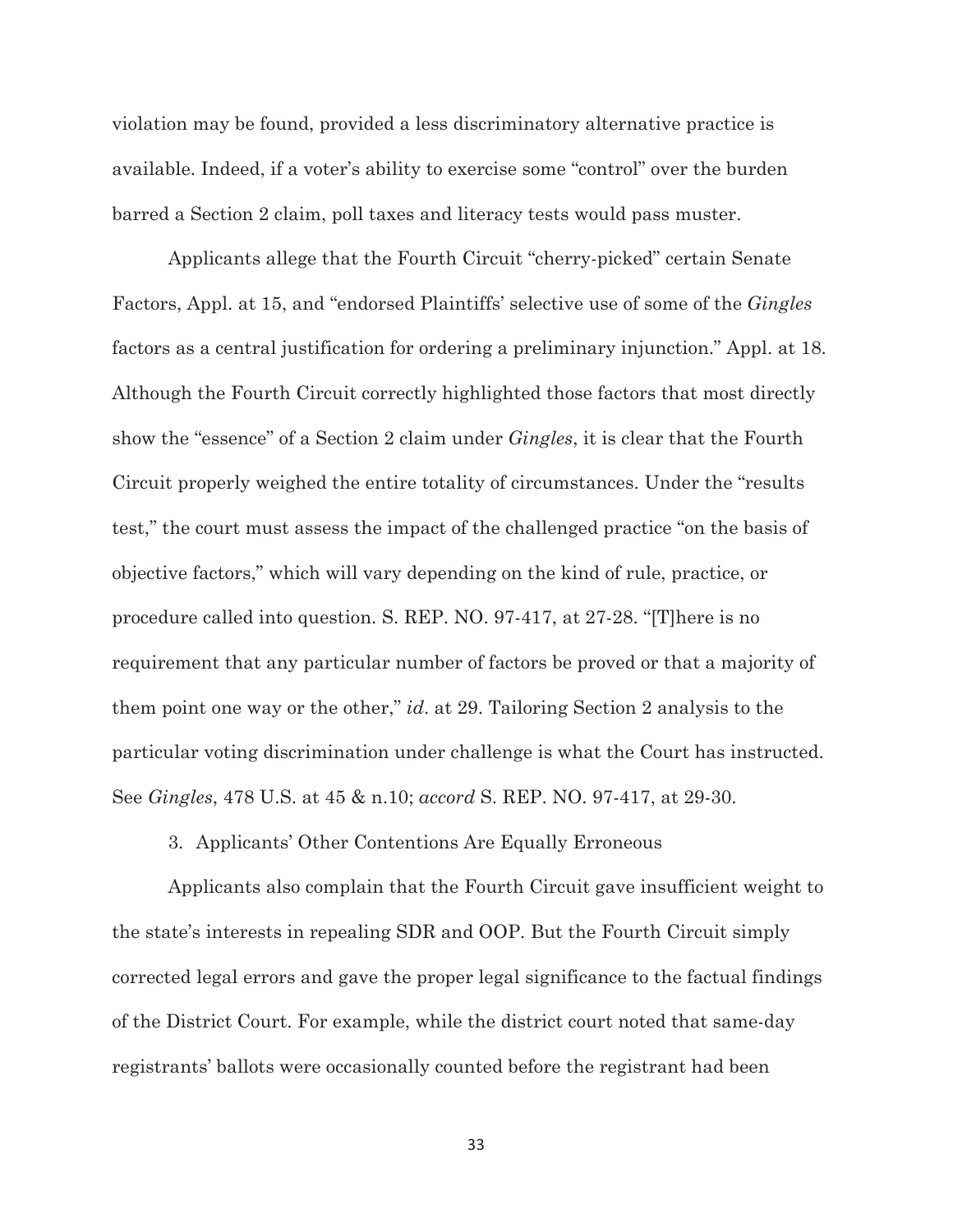verified, the Fourth Circuit appropriately found that any problem with verifying registrants is rooted "largely in boards of elections own procedures." Op. at 44. Furthermore, the District Court erred as a matter of law by concluding that unverified voters are ineligible voters. *See Fla. State Conf. of NAACP v. Browning*, 569 F. Supp. 2d 1237, 1244 (N.D. Fla. 2008) ("The reason that the record is unverified may be because there was a typographical error in the data entry, or because the applicant made a mistake when filling out the voter registration application."). In fact, the state election board report concerning voter verification cited by the District Court also found that the majority of the unverified voters were eligible military members and students whose voter registration verification mailings were returned because they had moved *after*  properly voting. JA1528-JA1536.9 Given the district court's misapprehension of the law regarding voter eligibility, it is not surprising that the Fourth Circuit found clear error in the district court's ruling on tenuousness.

With regard to OOP voting, the District Court erred as a matter of law by relying on the "state justifications" articulated by the North Carolina Supreme Court in *James v. Bartlett*, 607 S.E.2d 638 (N.C. 2005). Any concerns that counting such ballots could result in chaos or would burden elections officials has been

<sup>&</sup>lt;sup>9</sup> See McCrory, 997 F. Supp. 2d at 353 (citing 2009 report by former State Election Director Gary Bartlett). That report finds that "undeliverable verification mailings are not caused by SDR. Rather they are caused by the highly mobile nature of some segments of NC's citizenry." JA1528-JA1536.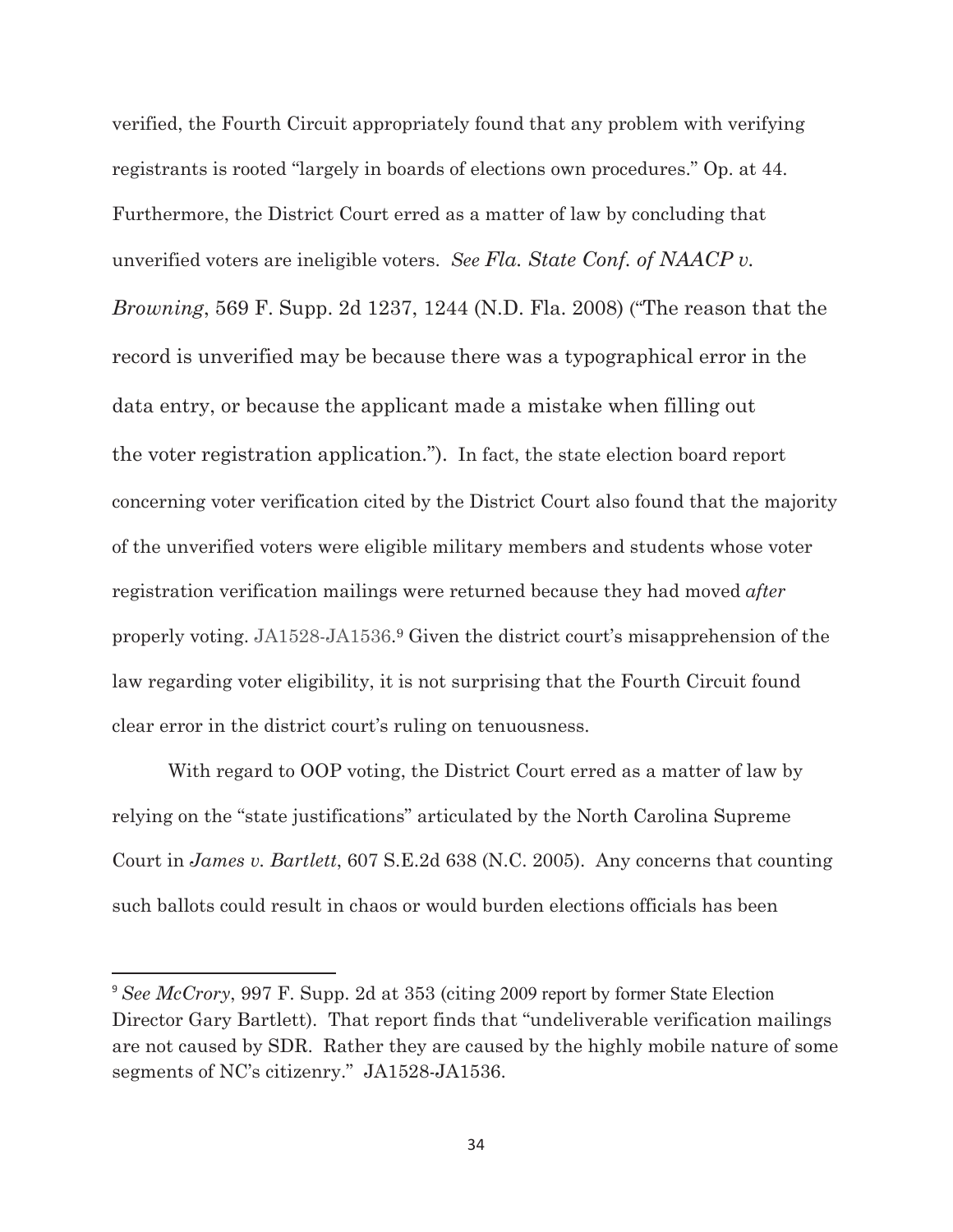completely disproven by the experience of every election in North Carolina since 2006, in which OOP ballots have been counted without causing any problems whatsoever On all of the state justifications, the Fourth Circuit deferred to the findings of the court below and afforded those findings the proper legal significance.

Lastly, Applicants' assertion that the Fourth Circuit's decision was erroneously "based upon" *Husted*, App. 2, is also flatly incorrect. The Fourth Circuit's opinion and mandate were both issued *after* this Court issued its order granting the State of Ohio's motion to stay the preliminary injunction at issue in that case. The Fourth Circuit was aware of this development when it issued its opinion and mandate10—indeed, its opinion expressly notes this Court's stay order in that case. *See* Op. at 30. Further, the Fourth Circuit rejected the argument again that this Court's stay of the preliminary injunction in *Husted* undermines the Fourth Circuit's decision here when it denied Applicants' motion for recall and stay of mandate filed with that court on October 1, 2014. *See* Defs.' Mot. for Recall and Stay of Mandate, LWV v. State of N.C., No. 14-1845 (4th Cir. Oct. 1, 2014), ECF.No. 83; see also Order, LWV v. State of N.C., No. 14-1845 (4th Cir. Oct. 2, 2-14), ECF No. 85 (denying motion for recall and stay). This Court should do the same.

### **CONCLUSION**

The Fourth Circuit's ruling temporarily restores two safeguards that are easily administered and will prevent the disenfranchisement of North Carolina voters in the November 2014 general election. For these and all the reasons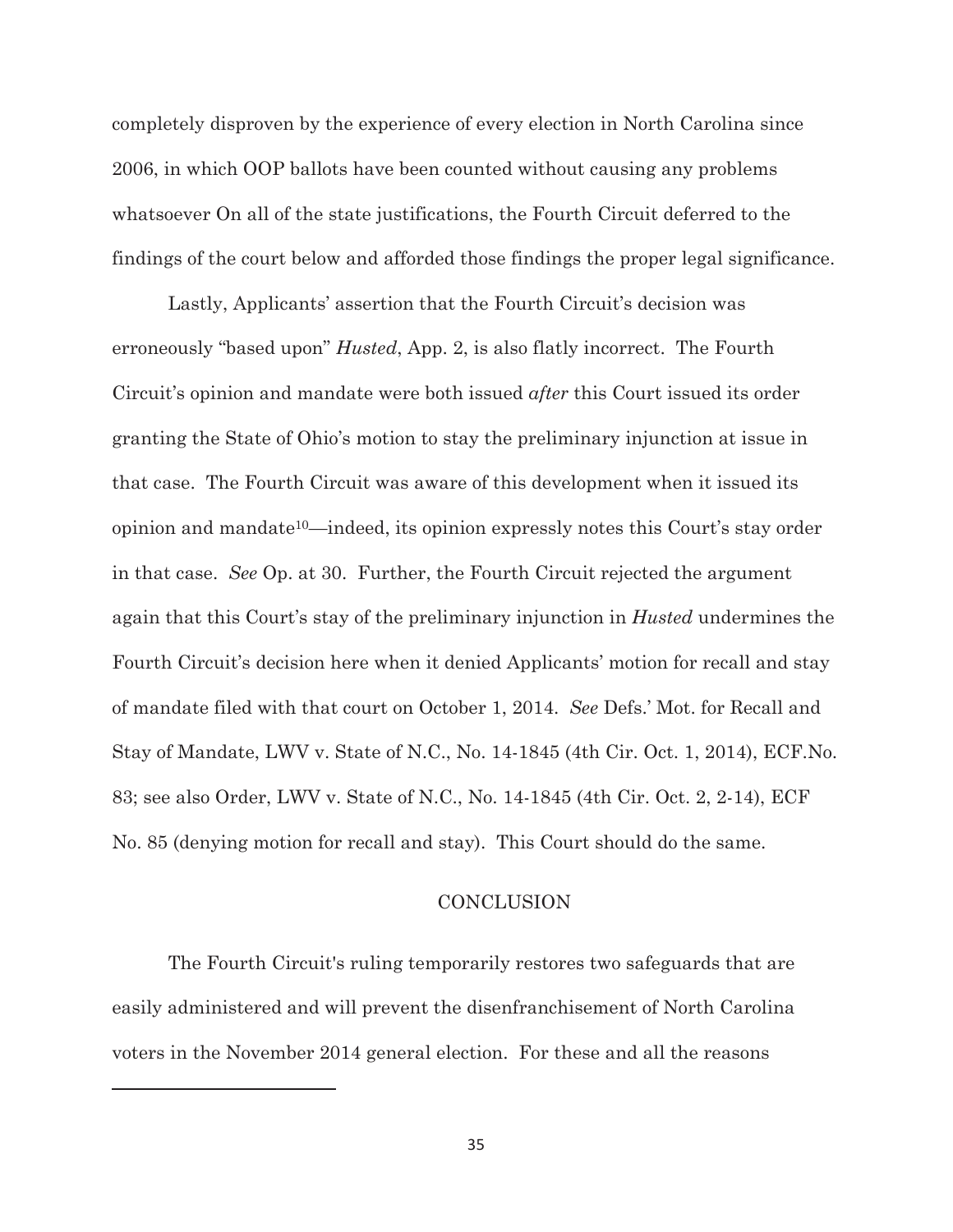stated above, Plaintiffs respectfully urge this Court to deny the extraordinary relief sought by Defendants.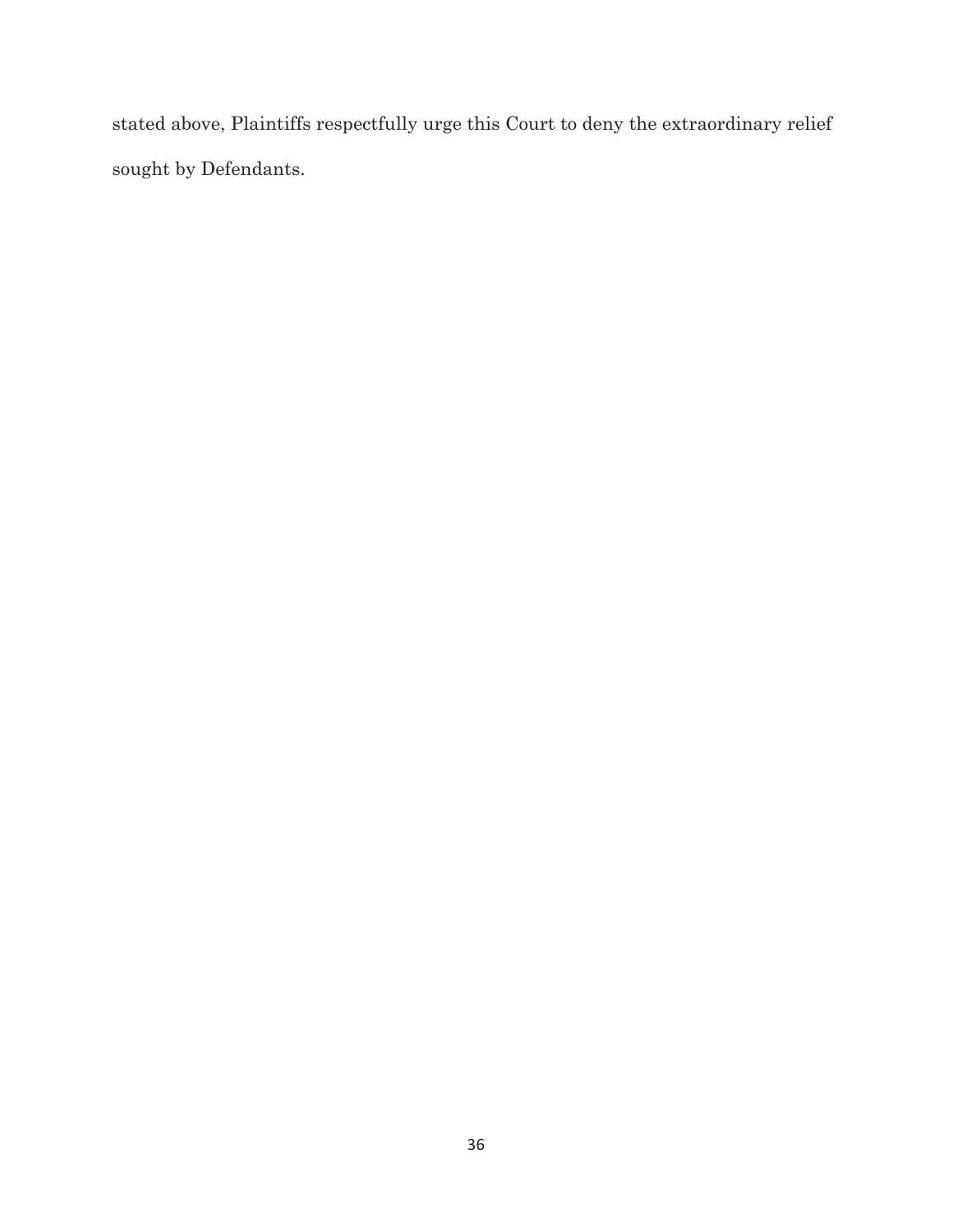Dated: October 5, 2014

Respectfully submitted,

Penda D. Hair Edward A. Hailes, Jr. Denise D. Lieberman Donita Judge Caitlin Swain Jasmyn Richardson **ADVANCEMENT PROJECT** Suite 850 1220 L Street, N.W. Washington, DC 20005 Telephone: (202) 728-9557 E-mail: phair@advancementproject.com

Irving Joyner P.O. Box 374 Cary, NC 27512 Telephone: (919) 530-6293 E-mail: ijoyner@nccu.edu

By:

Michael F. Williams Counsel of Record Daniel T. Donovan Susan M. Davies **KIRKLAND & ELLIS LLP** 655 Fifteenth St., N.W. Washington, DC 20005 Telephone: (202) 879-5000 E-mail: michael.williams@kirkland.com E-mail: daniel.donovan@kirkland.com E-mail: susan.davies@kirkland.com

Adam Stein (N.C. State Bar # 4145) Of Counsel TIN FULTON WALKER & OWEN, PLLC 312 West Franklin Street Chapel Hill, NC 27516 Telephone: (919) 240-7089 E-mail: astein@tinfulton.com

Attorneys for North Carolina Chapter of the NAACP Respondents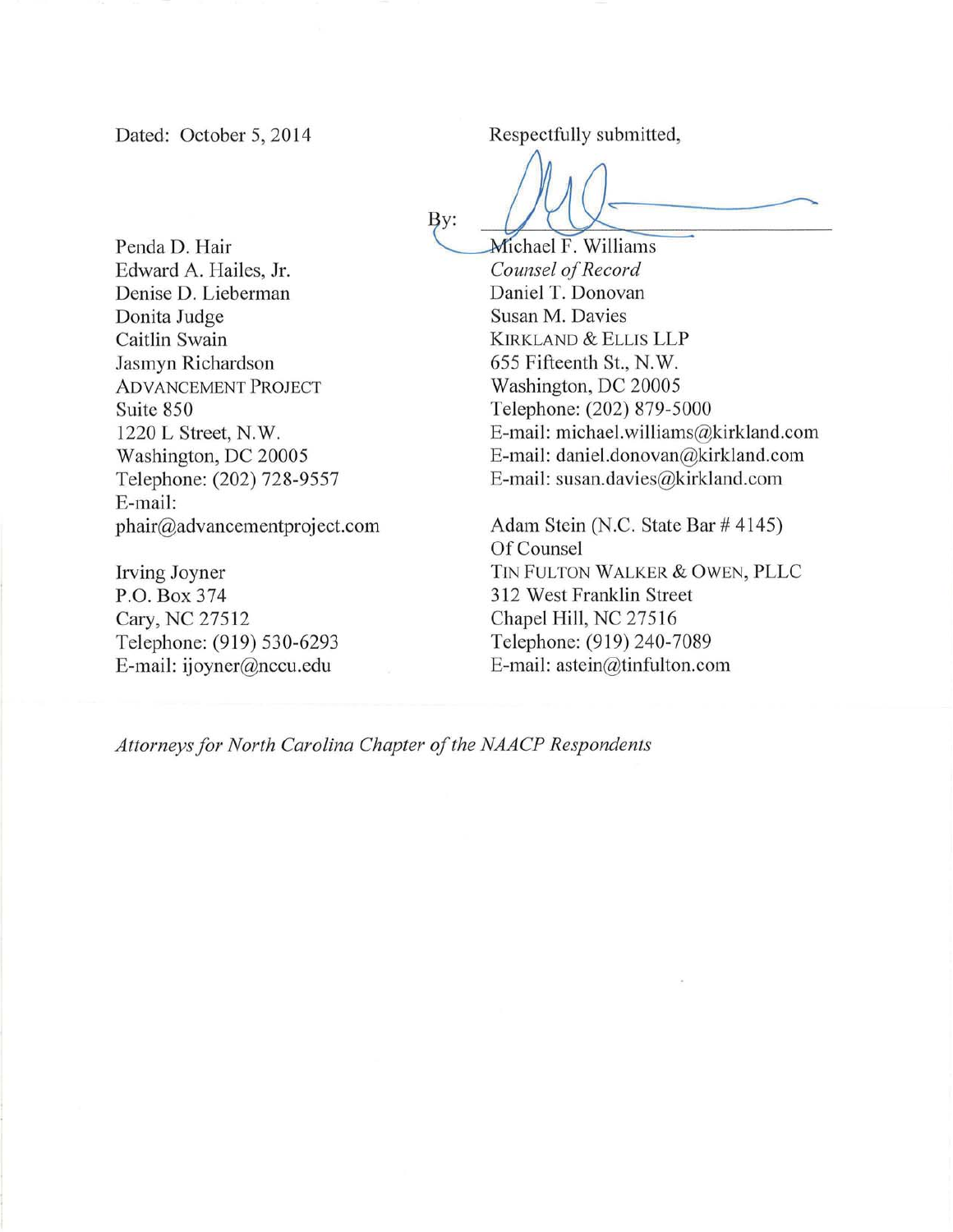Laughlin McDonald **ACLU VOTING RIGHTS PROJECT** 2700 International Tower 229 Peachtree Street, NE Atlanta, GA 30303 Telephone: (404) 500-1235 E-mail: lmcdonald@aclu.org

Christopher Brook **ACLU OF NORTH CAROLINA LEGAL FOUNDATION** P.O. Box 28004 Raleigh, NC 27611-8004 Telephone: (919) 834-3466 Facsimile: (866) 511-1344 E-mail: cbrook@acluofnc.org

Anita S. Earls (State Bar # 15597) Allison J. Riggs (State Bar # 40028) George E. Eppsteiner (State Bar # 42812) SOUTHERN COALITION FOR SOCIAL JUSTICE 1415 Highway 54, Suite 101 Durham, NC 27707 Telephone: (919) 323-3380 ext. 115 Facsimile: (919) 323-3942 E-mail: allisonriggs@southerncoalition.org

Matthew Coles Dale Ho Julie A. Ebenstein **AMERICAN CIVIL LIBERTIES UNION FOUNDATION** 125 Broad Street New York, NY 10004 Telephone: (212) 549-2693 E-mail: mcoles@aclu.org E-mail: dale.ho@aclu.org E-mail: jebenstein@aclu.org

Attorneys for League of Women Voters of North Carolina Respondents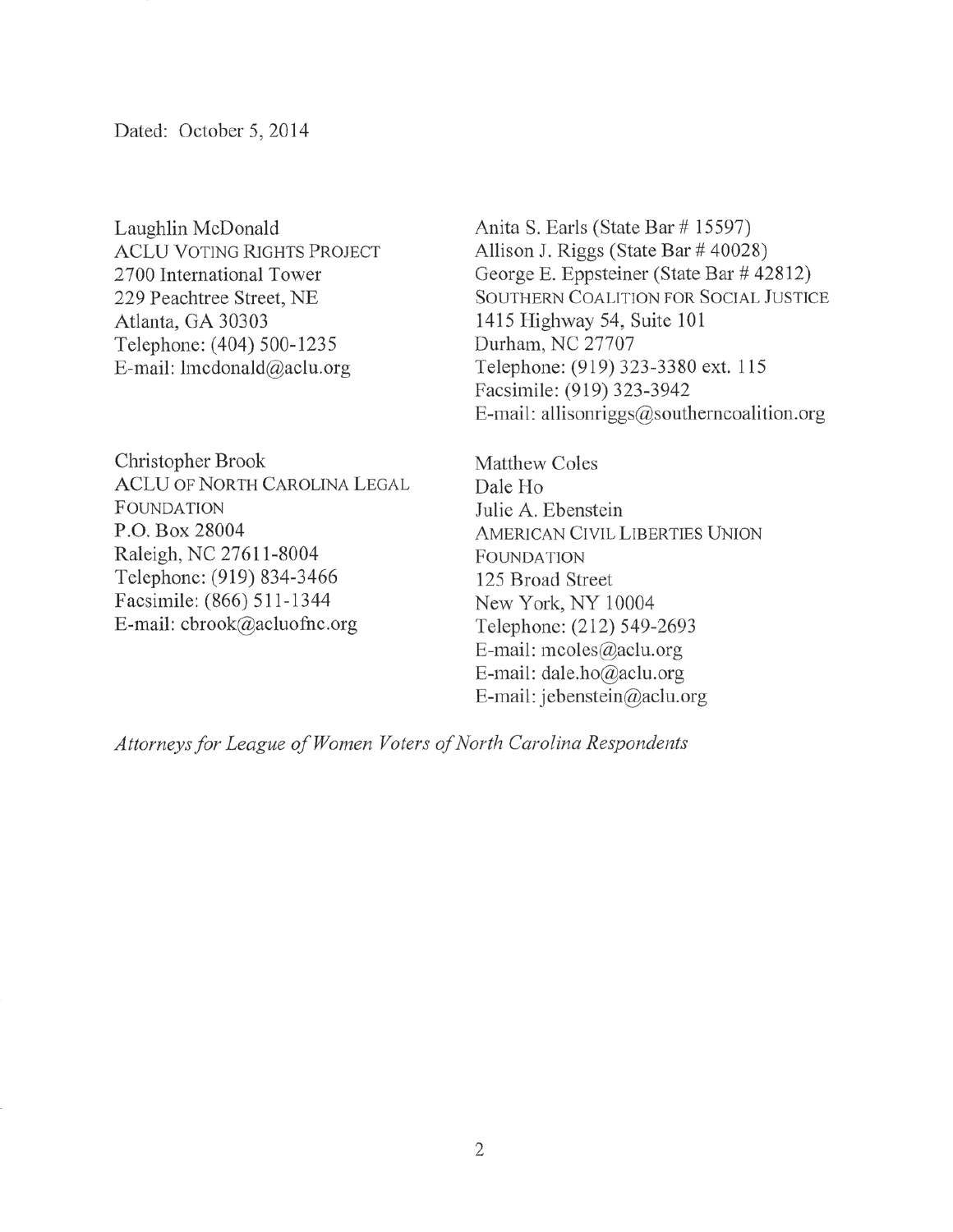John M. Devaney PERKINS COIE LLP D.C. Bar No. 375465 Marc E. Elias D.C. Bar No. 442007 Elisabeth C. Frost D.C. Bar No. 1007632 700 Thirteenth Street, N.W., Suite 600 Washington, D.C. 20005-3960 Telephone: (202) 654-6200 Facsimile: (202) 654-6211 E-Mail: JDevaney@perkinscoie.com E-Mail: MElias@perkinscoie.com E-Mail: EFrost@perkinscoie.com

Joshua L. Kaul Wisconsin Bar No. 1067529 1 East Main Street, Suite 201 Madison, WI 53705 Telephone: (608) 294-4007 Facsimile: (608) 663-7499 E-Mail: JKaul@perkinscoie.com

Edwin M. Speas, Jr. POYNER SPRUILL LLP N.C. State Bar No. 4112 John W. O'Hale N.C. State Bar No. 35895 Caroline P. Mackie N.C. State Bar No. 41512 P.O. Box 1801 (27602-1801) 301 Fayetteville St., Suite 1900 Raleigh, NC 27601 Telephone: (919) 783-6400 Facsimile: (919) 783-1075 E-Mail: espeas@poynerspruill.com E-Mail: johale@poynerspruill.com E-Mail: cmackie@poynerspruill.com

Attorneys for Duke Intervenor-Respondents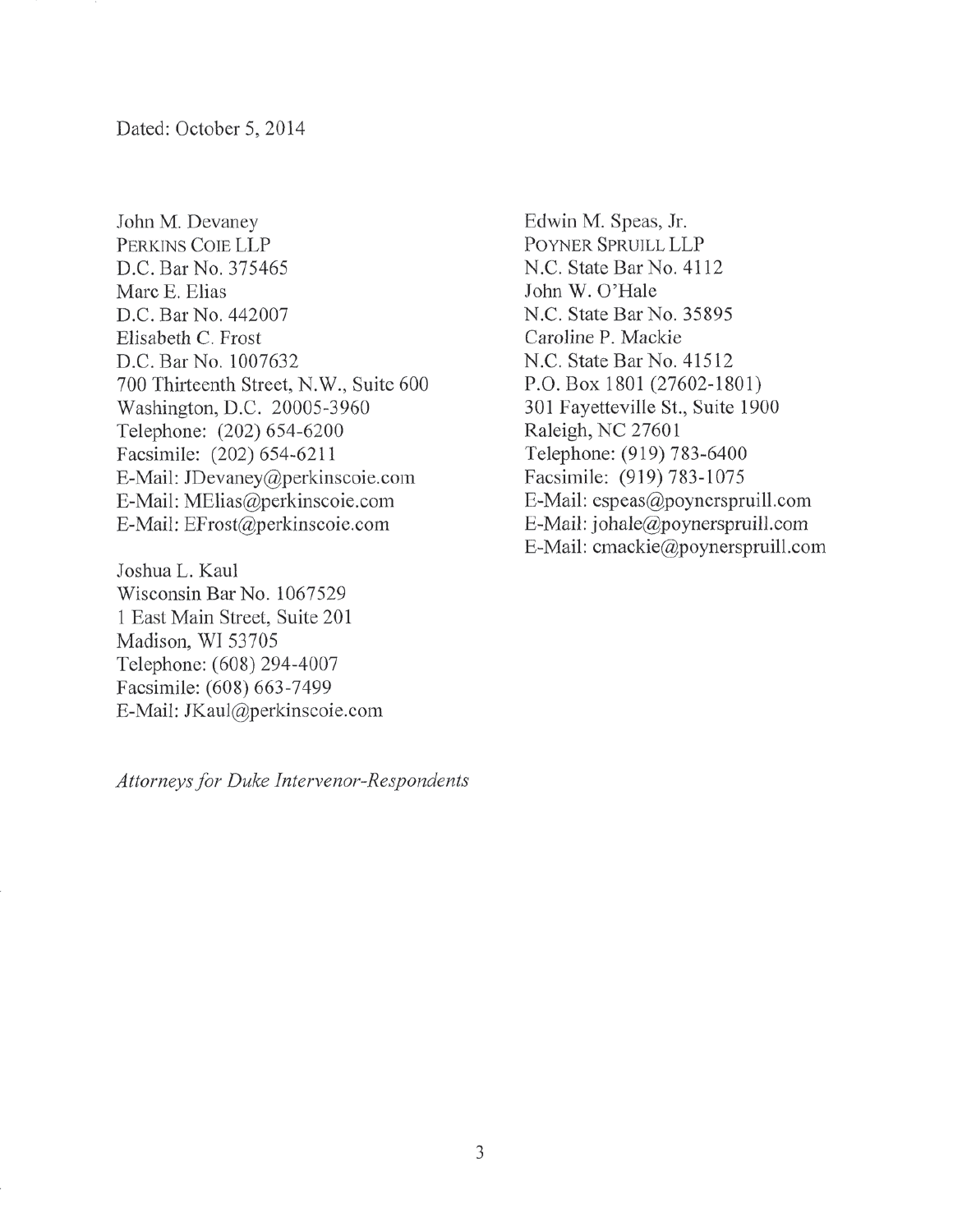### **TABLE OF CONTENTS OF APPENDICES**

#### **Volume I**

District Court Opinion, dated October 1, 2012

District Court Motion for Recall and Stay of Mandate, dated October 1, 2014

District Court Order, dated October 2, 2014

*Both Dare and Hyde Are Ready for Early Voting, Election Day*, Catherine Kozak article, dated September 30, 2014

*Questions Remain Over Court Ruling of NC Voting Law*, Brandon Goldner article, dated October 1, 2014

*Little Upheaval from Voting Rule*, Opinion from the Charlotte Observer article, dated October 2, 2014

*Courts Tackle Same-Day Registration for Voters*, Sue Book article, dated October 3, 2014

*Same-Day Registration Restored*, J.L. Pate article, dated October 3, 2014

*A Holding Pattern*, Mt. Airy News article, dated October 3, 2014

Preliminary Injunction Hearing Transcript, dated July 7, 2014

### **Volume II**

| JA0159 - JA0176 | Henry M. Michaux (April 23, 2014) |
|-----------------|-----------------------------------|
| JA0177 - JA0215 | Joshua Stein (May 1, 2014)        |
| JA0234 - JA0247 | Alma Adams (April 28, 2014)       |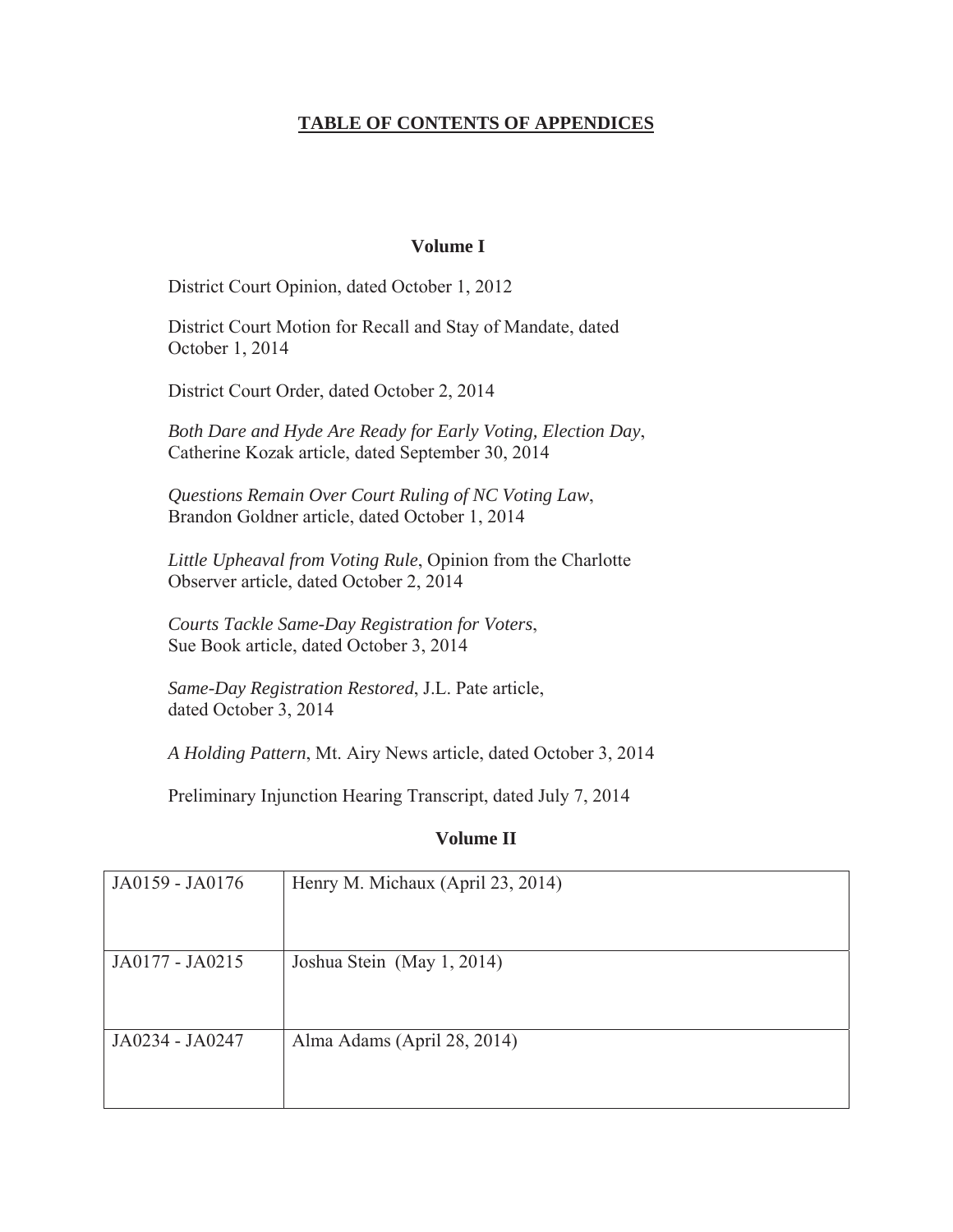| JA0269 - JA0286 | Earline Parmon (April 29, 2014)                                                                          |
|-----------------|----------------------------------------------------------------------------------------------------------|
| JA0352 - JA0370 | Floyd McKissick (April 2, 2014)                                                                          |
| JA0540 - JA0590 | Deposition Transcript of Marc Burris taken April 17, 2014                                                |
| JA0685 - JA0778 | Alan Lichtman Expert Report (April 11, 2014) and Sur-Rebuttal Report<br>(May 2, 2014)                    |
| JA0779 - JA1035 | Charles Stewart Expert Report (April 11, 2014) and Sur-Rebuttal Report<br>(May 2, 2014)                  |
| JA1176 - JA1246 | J. Morgan Kousser Report (April 10, 2014)                                                                |
| JA1886 - JA1889 | Blust Says Voting Changes are Meant to Strike a Proper Balance, Doug<br>Clark article (August 21, 2013)  |
| JA2242 - JA2290 | HB 589 as ratified (July 26, 2013)                                                                       |
| JA2633 - JA2640 | North Carolina Session Law 2005-2 (Senate Bill 133) (March 2, 2005)                                      |
| JA2645 - JA2647 | North Carolina Session Law 2007-253 (House Bill 91) (July 27, 2007)<br>(K. Strach Deposition Exhibit 43) |